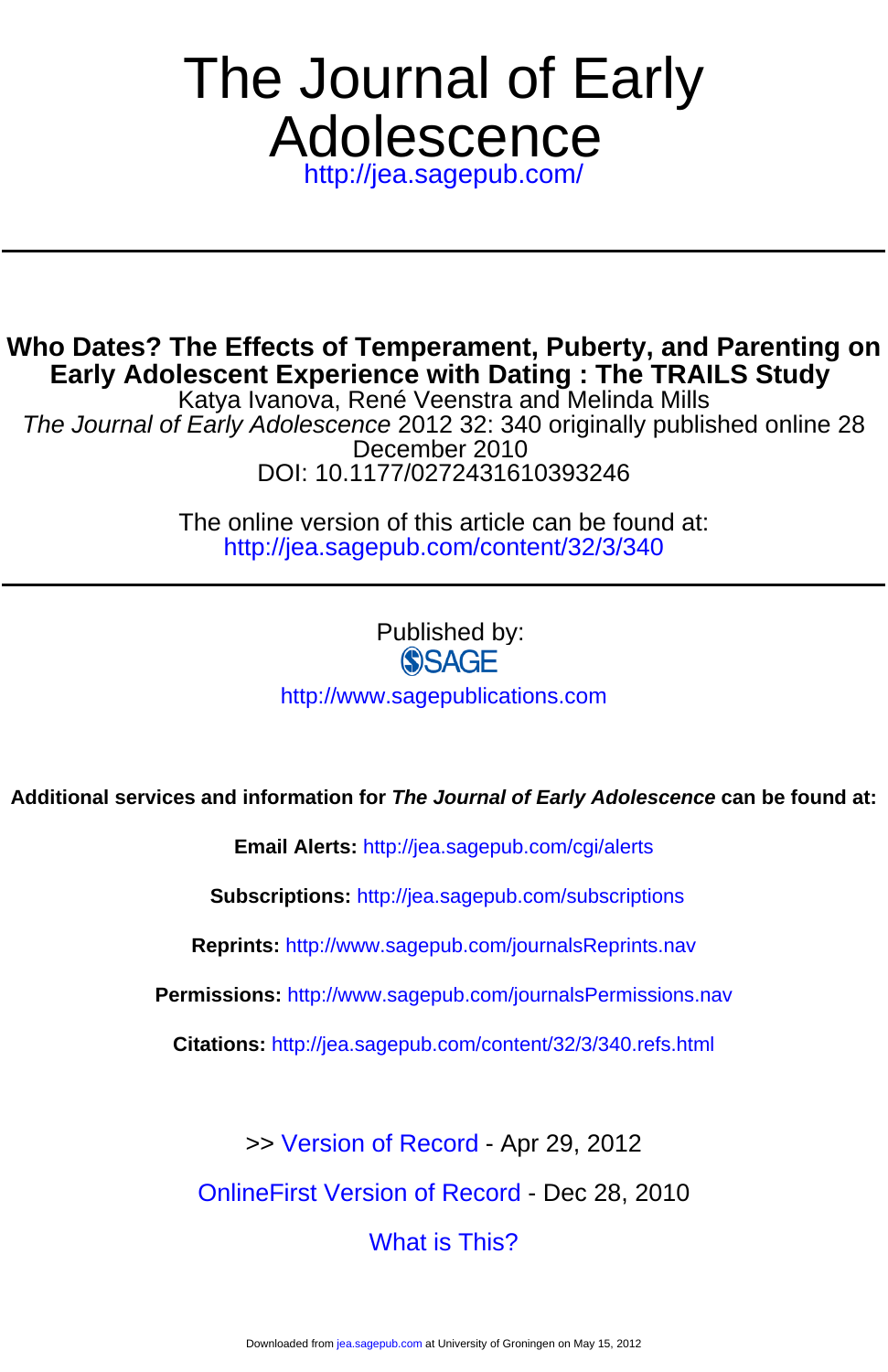**Who Dates? The Effects of Temperament, Puberty, and Parenting on Early Adolescent Experience with Dating: The TRAILS Study**

Journal of Early Adolescence 32(3) 340–363 © The Author(s) 2012 Reprints and permission: sagepub.com/journalsPermissions.nav DOI: 10.1177/0272431610393246 http://jea.sagepub.com



Katya Ivanova<sup>l</sup>, René Veenstra<sup>l</sup>, and Melinda Mills<sup>1</sup>

#### **Abstract**

This article focuses on how temperament, pubertal maturation, and perception of parenting behaviors affect the propensity to date in early adolescence (mean age  $= 13.55$ ). Hypotheses are tested with a representative sample of 2,230 Dutch adolescents, the TRacking Adolescents' Individual Lives Survey (TRAILS). The results suggest that adolescents are more likely to have experience with dating when they score higher on the need for high-intensity pleasure, pubertal maturation, and perceived parental rejection. Shyness, on the other hand, has the opposite effect. In addition, a moderation effect is observed such that the more rejecting the parents are perceived to be, the less effect the temperament characteristic of high-intensity pleasure has on dating. Future research should investigate in further detail whether dating could be seen as a way for early adolescents to establish their grown-up status or as a way to compensate for heightened parental rejection.

University of Groningen

#### **Corresponding Author:**

Katya Ivanova, University of Groningen, Sociology Department, Grote Rozenstraat 31, 9712 TG Groningen, The Netherlands Email: k.o.ivanova@rug.nl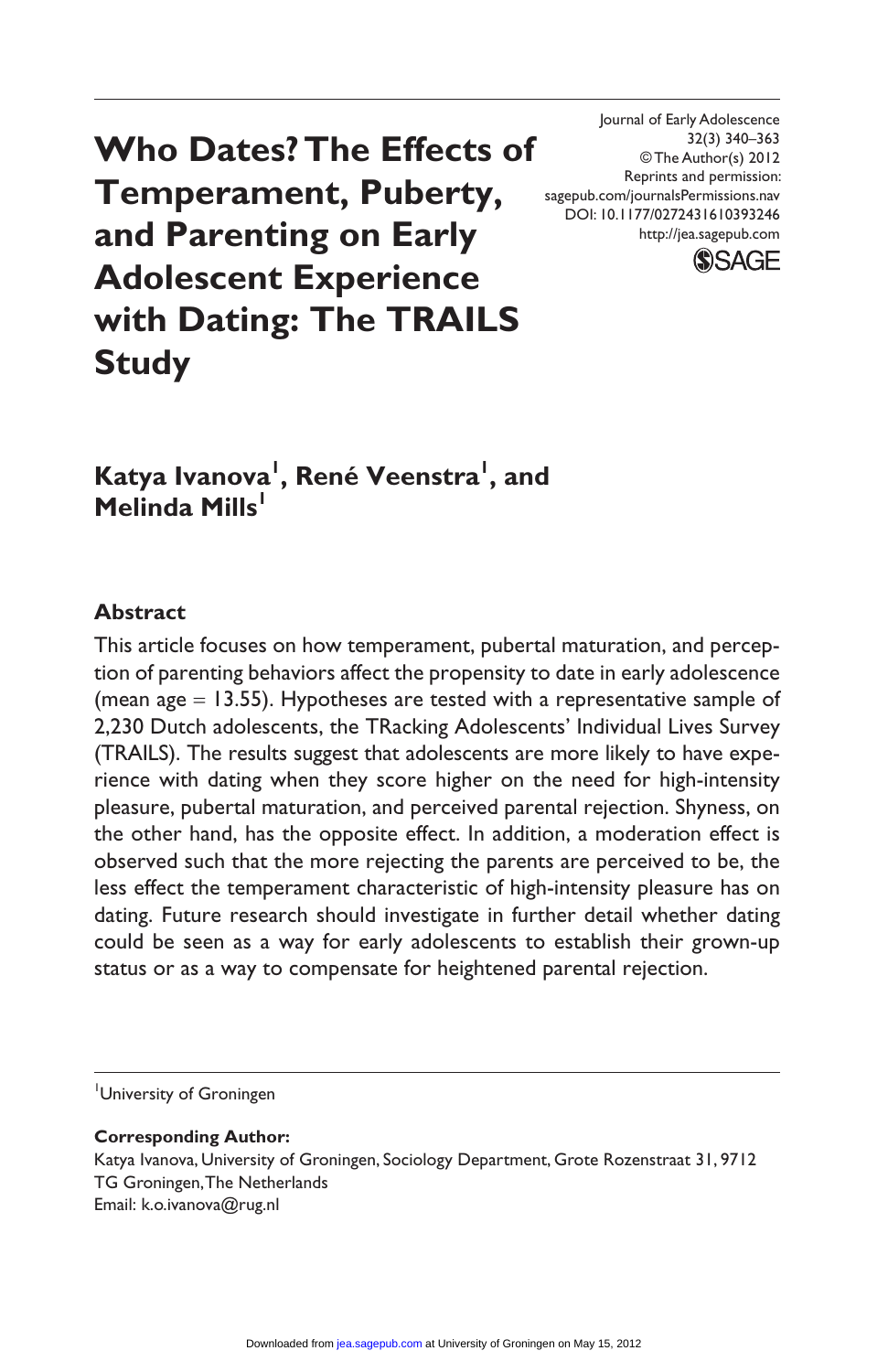#### **Keywords**

romantic/dating relationships, temperament, puberty, parenting

The past decade has seen a rediscovery of Sullivan's (1953) notion that the establishment of romantic relationships during adolescence is one of the most important developmental tasks of that age (Furman & Shaffer, 2003). At the age of 12, about a quarter of U.S. adolescents report having had a romantic relationship (Carver, Joyner, & Udry, 2003). Studies among Canadian youth have shown that at the mean age of 12 to 13 years, 58% of adolescents reported at least some dating activity (Friedlander, Connolly, Pepler, & Craig, 2007). In addition to being rather common among adolescents, romantic relationships have been found to be far from inconsequential for adolescent psychosocial development. Whereas some studies have established associations between having a boyfriend/girlfriend and maladjustment (depression—Joyner & Udry, 2000; higher drug use—Kobus, 2003; lower school achievement— Quatman, Sampson, Robinson, & Watson, 2001), others have shown that adolescents involved in romantic relationships report higher life satisfaction (Overbeek, Vollebergh, Engels, & Meeus, 2003) and score better on measures of social competence and feelings of self-worth (Collins, 2003; Furman & Shaffer, 2003). Researchers have suggested that the mixed nature of the findings could be attributed to the highly diverse timing of these romantic relations—adolescents vary widely in the age at which they begin dating (Furman, 2002; Neeman, Hubbard, & Masten, 1995).

A developmental pathway has been established in research from same-sex best-friend bonds before the beginning of adolescence, to participation in mixed-sex groups where some dating behaviors can take place during early and mid-adolescence, to more exclusive opposite-sex romantic relationships (Connolly, Craig, Goldberg, & Pepler, 2004). Previous work on the effects of dating on adolescent adjustment has suggested that significant deviations from this developmental pathway (such as overinvolvement in romantic bonds at an early age) can be associated with poorer psychosocial outcomes than romantic relationships at later ages (Zimmer-Gembeck, Siebenbruner, & Collins, 2001). Therefore, it is not that dating is a problem behavior per se but rather, when early adolescents initiate such bonds, they can potentially be associated with negative consequences.

Despite the significance of romantic involvement for early adolescent well-being, the study of what makes someone more likely to date at that age is rather limited. In order to advance the understanding of adolescent dating behavior, specific research into the determinants of those romantic relationships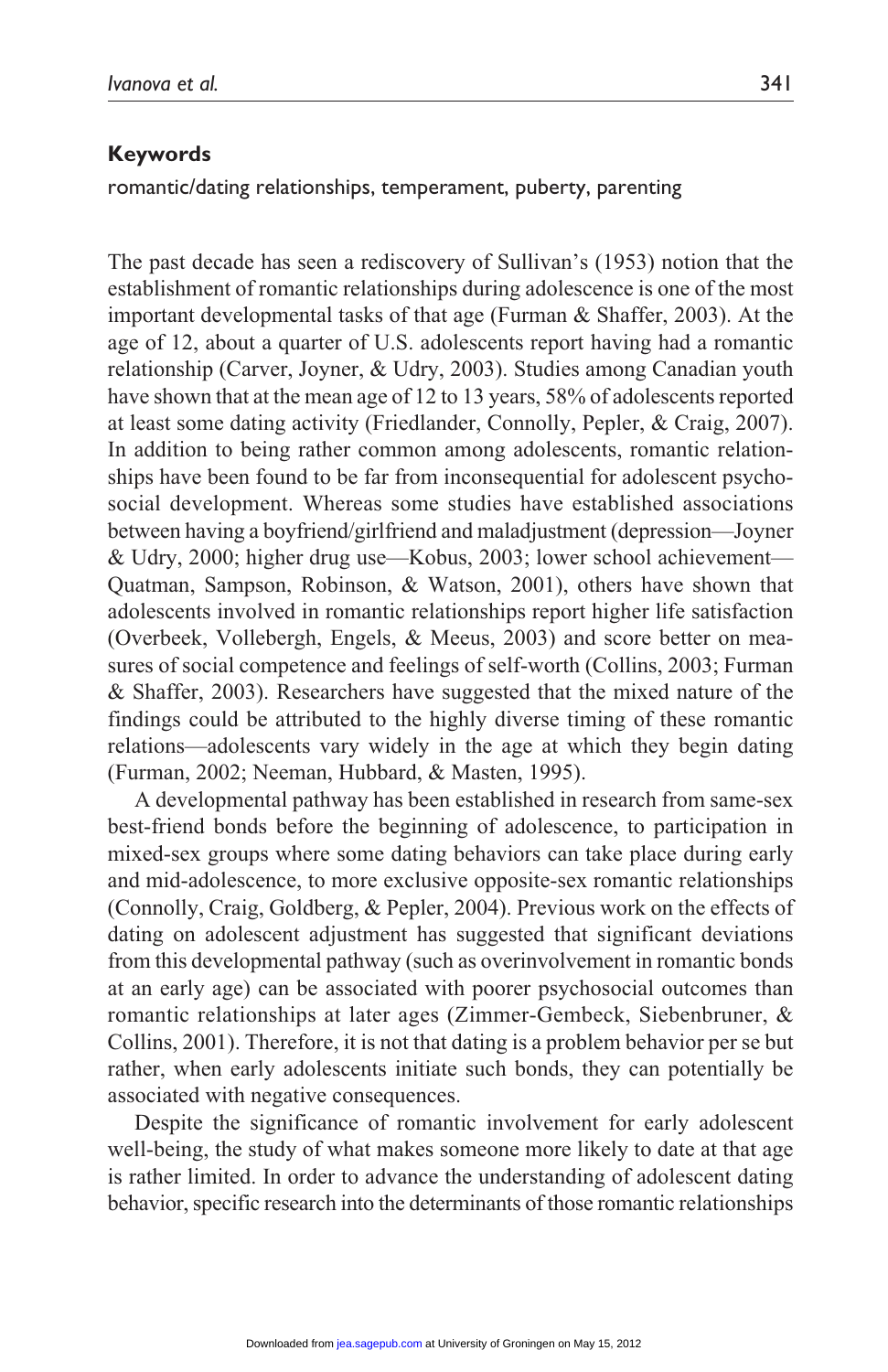is necessary (Zimmer-Gembeck et al., 2001). Knowing who is likely to engage in such intimate bonds in early adolescence can help explain why these relationships can at times be associated with negative outcomes.

The aim of the current study was to add to existing research on the factors associated with early adolescent dating. In this work, we approached adolescent dating as a facet of social development that has been defined by Schaffer (1996) as "the behaviour patterns, feelings, attitudes, and concepts children manifest in relation to other people" (p. 1). In line with previous work on social development, we expected that the factors that would affect adolescent propensity to date originate both from the individual and from the environment (Sanson, Hemphill, & Smart, 2004). In our work, we focused on adolescent physical maturation, a set of relatively stable individual characteristics (temperament), and adolescent perceptions of parental rearing behaviors. In addition, we considered whether these parental rearing behaviors moderated the effect of the individual characteristics on early adolescent propensity to date.

## **Individual Characteristics and Dating**

Temperament has been defined as a set of relatively stable characteristics that make children more or less easily influenced by environmental factors (Rothbart, Ahadi, & Evans, 2000). These predispositions that appear in childhood affect social development by influencing the individual's inhibition or initiation of behaviors in the social environment (Buss & Plomin, 1984). Research has also suggested that characteristics of behavioral individuality, such as temperament, are of high importance during periods of multiple transitions like the entry into adolescence when youth face, among others, the onset of puberty, change of school, and a heightened interest in cross-sex interactions (Talwar, Nitz, & Lerner, 1990). We focused on three of Putnam, Ellis, and Rothbart's (2001) broad temperament factors that were likely to affect early adolescent success with peers (and, in turn, potential dating partners): surgency or the tendency to approach novel situations, effortful control or the ability to regulate behavior, and affiliation or the desire for closeness with others.

A large body of literature exists on the direct relationship between temperament and the social development of adolescents (Sanson, Hemphill, & Smart, 2004). For example, temperament has been shown to affect adolescent likelihood of establishing peer relationships (e.g., research on inhibition and social withdrawal; Sanson, Hemphill, & Smart, 2004) and the quality of these relationships (e.g., positive association between sociability and friendship quality;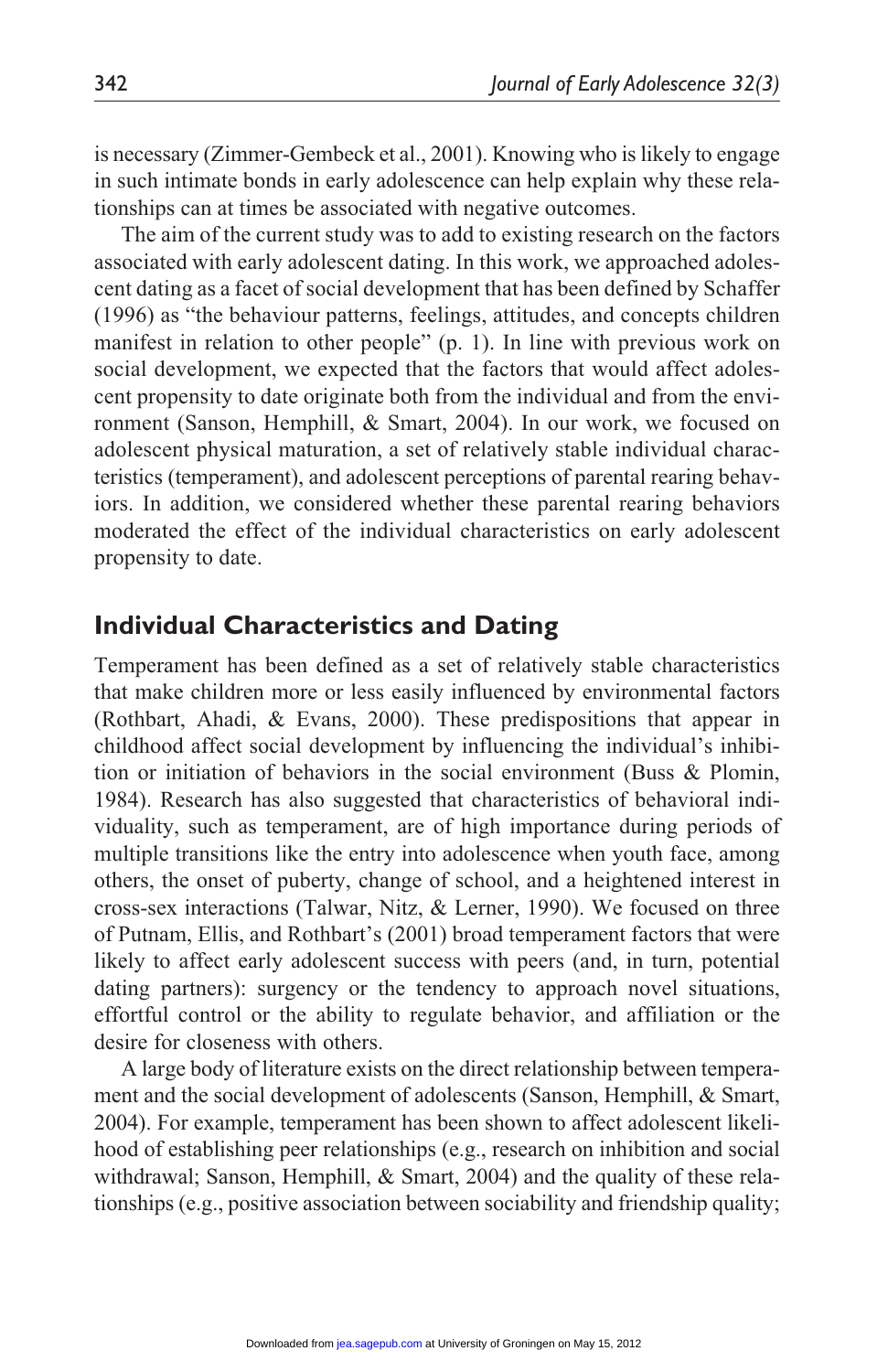Zimmer-Gembeck et al., 2001). In turn, high-quality peer interactions have been found to be related to an earlier age of onset of romantic relationships (Zimmer-Gembeck et al., 2001). In addition, higher standing among peers has been shown to be positively associated with the likelihood of having dating experience (e.g., Franzoi, Davis, & Vasquez-Suson, 1994; Miller et al., 2009). In other words, adolescents who are less socially inhibited and more open to others, appear to also be more successful in their peer relationships and, thus, are more likely to report having dating experience. In line with the outlined earlier research, we hypothesized that adolescents who score high on surgency, low on effortful control, and high on affiliation will be more likely to have experience with romantic relationships.

The final individual characteristic that we focused on was adolescent pubertal maturation. As Natsuaki, Biehl, and Ge (2009) state, "Puberty is the most salient biological event during adolescence" (p. 48). Previous research has already reported that adolescent pubertal maturation is positively associated with the likelihood of dating. Adolescents in a more advanced stage of puberty are more likely to report dating activity (e.g., Friedlander et al., 2007; Phinney, Jensen, Olsen, & Cundick, 1990). Often, however, a self-rated measure of pubertal maturation has been used, and, as the authors themselves have noted, this could lead to a biased inflation in the scores (Friedlander et al., 2007). In contrast, we used a more conservative, parent-rated measure of this individual characteristic. In line with earlier work, we expected that adolescents who were more advanced in their pubertal maturation would be more likely to date.

## **Parenting and Dating**

Parents are the principle persons with whom children interact at an early age, and thus, parenting is one of the most significant dyadic processes that can affect subsequent development. In his review of the field of parent–adolescent relationships, Steinberg (2001) elaborated that research in the past few decades has shown that parents play a crucial role in facilitating positive adolescent development. Even though in adolescence the peer group becomes increasingly more influential, a high-quality relationship with one's parents has consistently been found to be beneficial for adolescents (Steinberg, 2001). Research has shown that an emotionally warm, accepting, and affectionate bond with parents is linked with psychosocial adjustment, whereas a rejecting, unsupportive relationship is related to maladjustment such as delinquency (Hoeve et al., 2009; Khaleque & Rohner, 2002). As for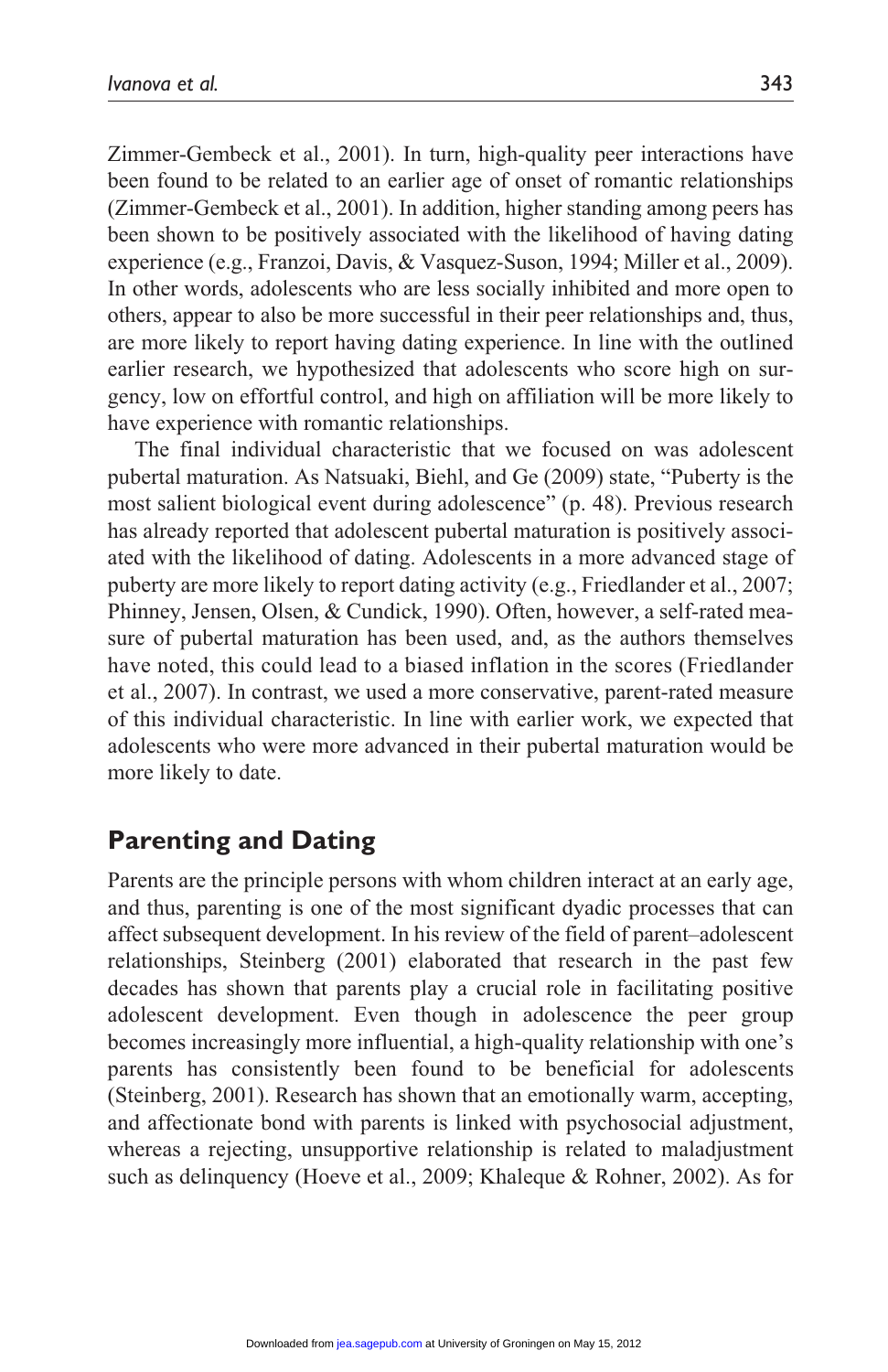the effects of parenting on adolescent dating, previous research has focused on how the quality of parent–child interactions can affect the quality of adolescent romantic relationships in mid/late adolescence as well as in emerging adulthood (e.g., Collins, Cooper, Albino, & Allard, 2002; Roisman, Booth-LaForce, Cauffman, & Spieker, 2009; Scharf & Mayseless, 2001). We focused on how the perception of one's parents can affect adolescent dating status in early adolescence.

In order to specify the expected effect of parenting on early adolescents' likelihood of dating, we used Interdependence theory's assumptions (Kelley & Thibaut, 1978). Kelley and Thibaut's work provides a useful framework for the examination of people's choices to engage in or leave certain interpersonal relationships. Interdependence theory postulates that an individual needs a certain relationship as long as it satisfies particular needs (the need for intimacy and companionship) and those needs cannot be met more efficiently outside the present relationship. This theory has been applied rather successfully to understanding the dynamics of adult romantic relationships and their likelihood to persist over time (Dainton, 2000; Finkel, Rusbult, Kumashiro, & Hannon, 2002; Le & Agnew, 2003). Even though the affection and love that adolescents receive from a romantic relationship and from their bond with parents could be qualitatively different, research has shown that adolescents' feeling of being accepted by their peers can buffer for perceived parental rejection with respect to both internalizing and externalizing problems (Sentse, Lindenberg, Omvlee, Ormel, & Veenstra, 2010). Therefore, it appears that, at least to a certain extent, the two contexts can compensate for each other.

On the basis of these assumptions, we expected that adolescents who perceived their parents as accepting and emotionally warm would be less likely to have experience with romantic relationships because their need for emotional warmth was satisfied within the family. At the same time, previous research has shown that if parental control of the adolescent's life is experienced as overprotective, intrusive, and denies adequate autonomy, problem behavior increases (e.g., risky sexual behavior; Kotchick, Shaffer, Forehand, & Miller, 2001). These findings also tie into Moffitt's work (1993), where adolescent rule-breaking behaviors were shown to serve as means to establish one's "grown-up" status. Therefore, perceived parental overprotection was expected to be associated with an increase in the likelihood of dating as a mean to establish one's autonomy. Finally, high parental rejection was expected to be associated with a higher probability of engagement in romantic relationships due to a search for an alternative source of intimacy and companionship.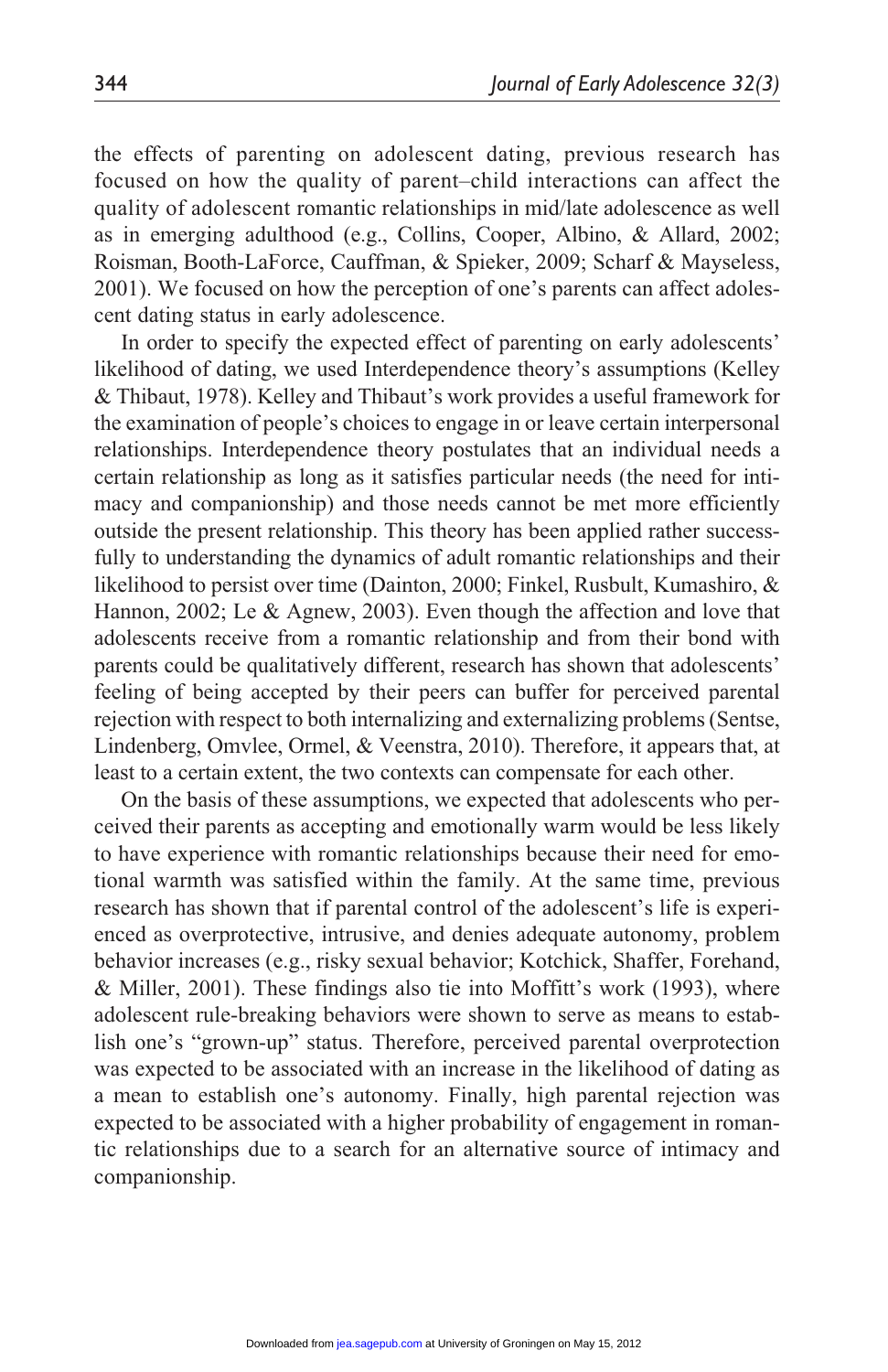## **Possible Moderation Effects**

The final step in our work was to investigate whether interactions exist between parenting practices and individual characteristics in the prediction of early adolescent experience with romantic relationships. As mentioned earlier, abundant work exists on main-effect models in which individual characteristics and parenting uniquely contribute to the explanation of adolescent social development, which includes dating. In addition, however, conditional models of influence have been suggested according to which the precise nature of parental influence on development depends, in part, on the individual characteristics of the child, such as temperament and pubertal maturation (for overviews, see Collins, Maccoby, Steinberg, Hetherington, & Bornstein, 2000; Sanson, Hemphill, & Smart, 2004). In other words, parental socialization plays different roles for adolescents with different temperaments (Gallagher, 2002). Empirical research has shown consistent support for those models. For example, in their study on the development of problem behavior, Sentse, Veenstra, Lindenberg, Verhulst, and Ormel (2009) found that when parents display low emotional warmth, the temperament characteristic of fearfulness could actually serve as a protective factor for adolescent externalizing problems. This recognition of the interactions between temperament and parenting has proven influential in the study of social development (Gallagher, 2002; Kochanska, Aksan, & Joy, 2007; Van Leeuwen, Mervielde, Braet, & Bosmans, 2004). Alongside temperament, pubertal status has been identified as an important characteristic that can not only affect behavior (earlier initiation of sexual intercourse; Zimmer-Gembeck & Helfand, 2008) but also interact with parenting practices in influencing adolescent social development. For example, in their study of externalizing behaviors among African American children, Ge and colleagues (2002) found that early maturing adolescents affiliated less with deviant peers when they received supportive, involved parenting and more when exposed to harsh and inconsistent parenting behaviors. With respect to adolescent likelihood of dating, only one study has investigated the interaction between parental behavior and individual characteristics. In their work, Friedlander and colleagues (2007) found that an increase in parental monitoring was associated with a lower number of dating activities only for boys.

In line with the previously outlined findings about the moderating role of temperament in the relationship between parenting and social development, we also investigated whether interactions exist between parenting practices and individual characteristics in the prediction of early adolescent romantic involvement. It was for example possible that children who perceived their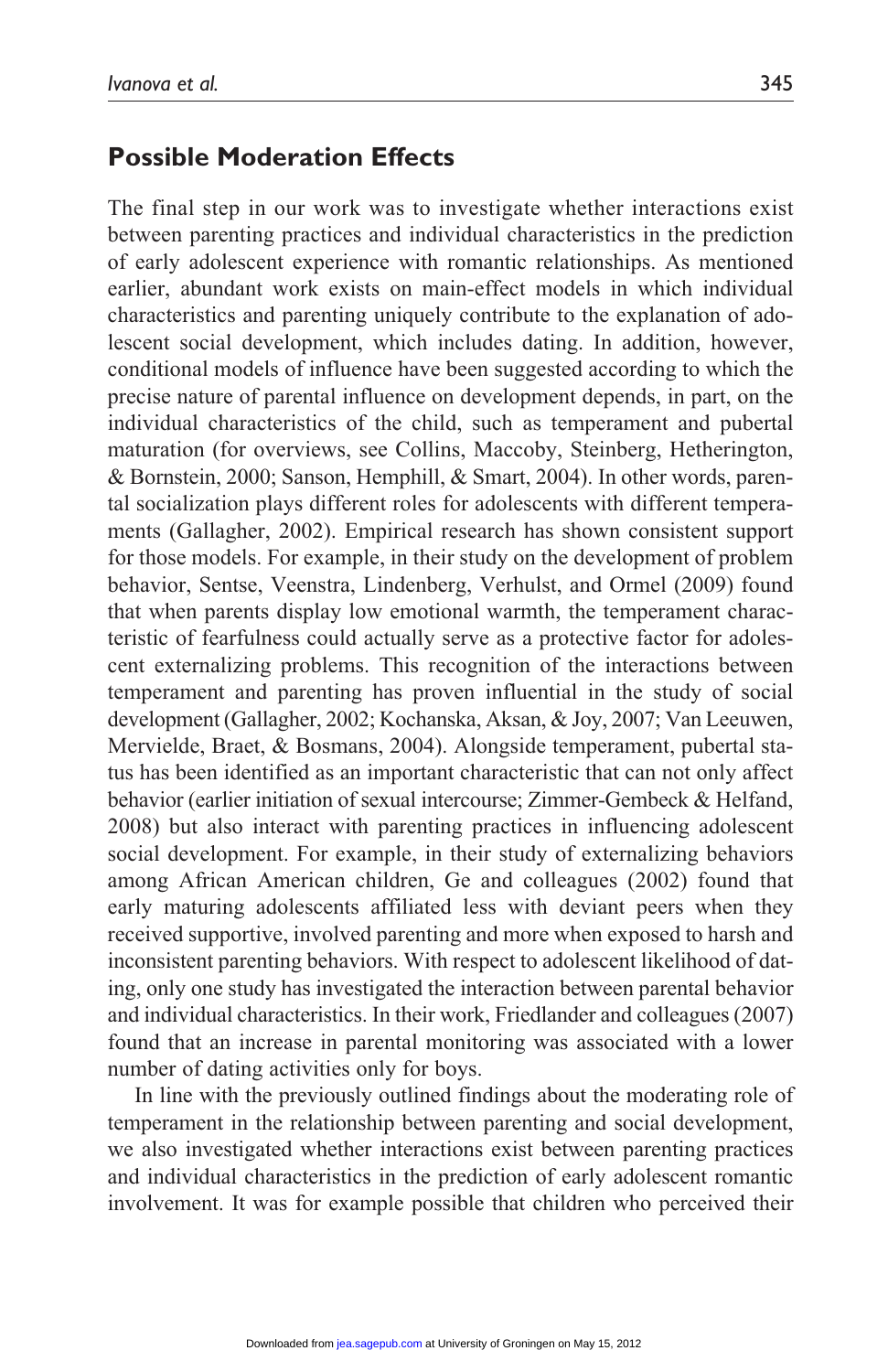parents as rejecting, and had a heightened need for affiliation with others, would be even more likely to engage in romantic relationships than their lowin-affiliation peers. Therefore, we explored whether individual characteristics moderated the effect of parenting on early adolescent likelihood of dating.

In summary, in this article we looked into the factors associated with the likelihood of dating in early adolescence. We considered both the main effects and the possible interactions between temperament, pubertal maturation, and parenting. We tested our hypotheses with the TRacking Adolescents' Individual Lives Survey (TRAILS), an ongoing prospective cohort study of Dutch youth. We controlled for relevant background characteristics such as composition of the parental household (i.e., divorced and single-parent households vs. children living in intact families), socioeconomic status, sex, and age.

## **Method**

#### *Sample*

The current study used the TRacking Adolescents' Individual Lives Survey (TRAILS), an ongoing prospective cohort study of Dutch youth focused on the development of mental (ill)health from childhood to adulthood. We used data from the first (Time 1; collected between March 2001 and July 2002) and second (Time 2; September 2003 to December 2004) waves.

Of all children and parents approached for participation in the TRAILS study, 76.0% gave their consent that resulted in an initial sample of 2,230 participants. Nonrespondents at baseline were more likely to be boys, from lower socioeconomic background, and had worse school performance than respondents. The mean age at Time 1 was  $11.09$  years  $(SD = 0.55$ , range: 10-12 years), 50.8% were girls, 10.6% of the children had at least one parent born in a non-Western country, and 21.4% had 2 parents with a low educational level (elementary or lower tracks of secondary education). Of the 2,230 Time 1 participants,  $96.4\%$  ( $n = 2,149$ ) agreed to participate in the second wave. The mean age at Time 2 was  $13.55$   $(SD = 0.54$ , range: 12-15 years), and 51.2% were girls. Attrition analysis showed that at baseline as well as at Time 2, there were no indications of differences between the psychopathology of participants and nonparticipants. However, nonparticipants at Time 2 were more likely to come from low socioeconomic status,  $t(2186) = 4.65$ ,  $p < .05$ , Cohen's  $d = 0.54$ , and nonintact families,  $\chi^2(2230) = 8.24$ ,  $p < .05$ , Cramer's  $\varphi^2 = 0.06$ . No differences in age or sex were found between Time 2 participants and nonparticipants. With respect to the predictors of interest for this study, nonparticipants at Time 2 differed from participants only on parent-reported maturation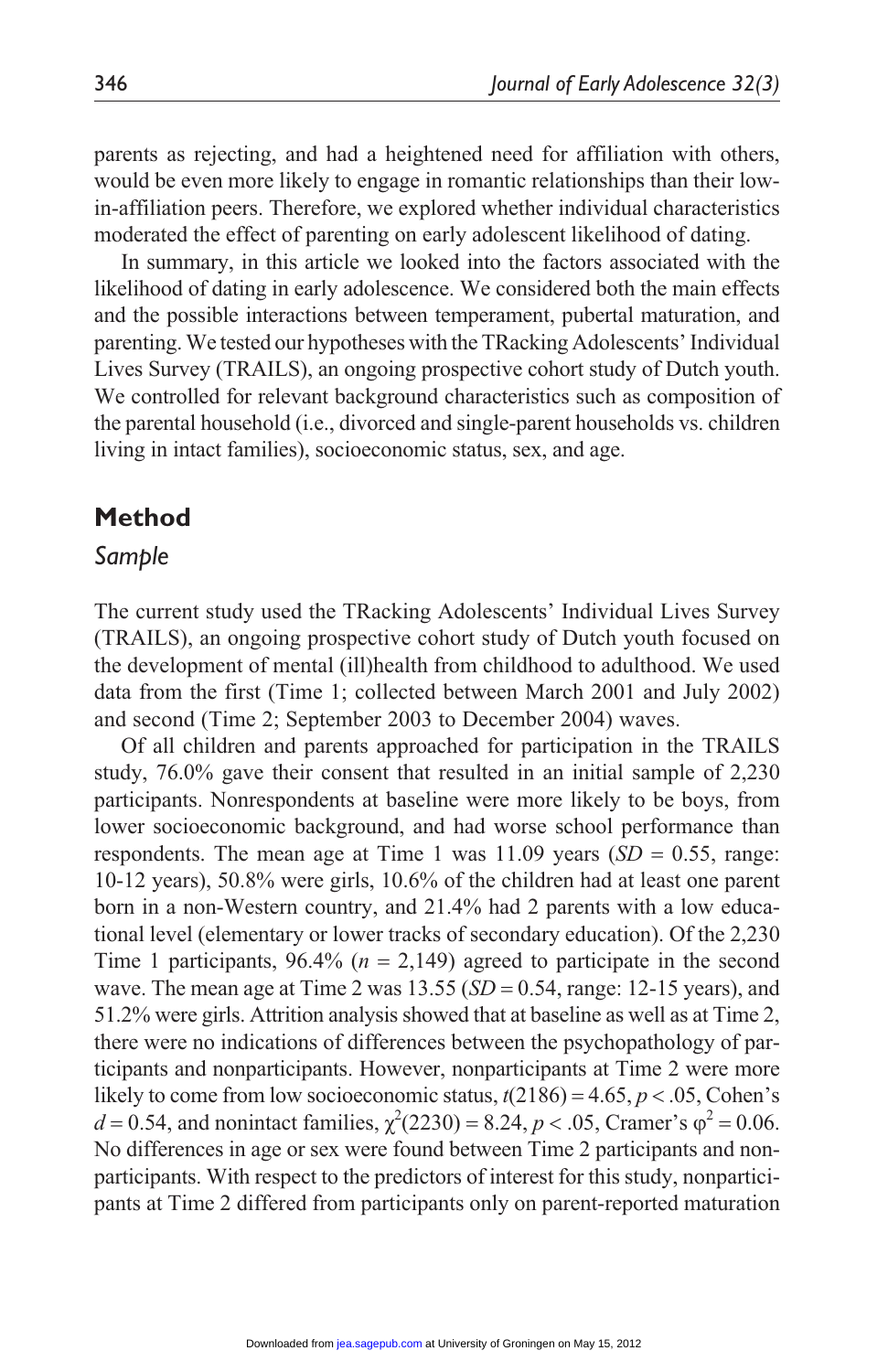level at Time 1 ( $M = 2.11$  and  $M = 1.87$ , respectively),  $t(2227) = -2.41$ ,  $p < .05$ , Cohen's  $d = 0.29$ . This difference between participants and nonparticipants should be considered when discussing the findings and their generalizability. A more detailed description of the TRAILS design, sampling procedures, data collection, measures, and attrition analyses can be found in De Winter et al. (2005) and Huisman et al. (2008).

### *Measures*

*Adolescent experience with dating*. The dependent variable, *experience with romantic relationships*, was assessed at Time 2 by asking the participants two questions: "Have you ended a romantic relationship in the past two years?" and "Have you started a romantic relationship in the past two years?" (for both,  $0 = no$ ,  $1 = yes$ ). Adolescents who answered "yes" to either one of the two questions were coded as "daters."

*Preadolescent perception of parents' rearing behavior*. To assess the perception of actual parental rearing by the participants at Time 1, we used the Egna Minnen Beträffande Uppfostran (My Memories of Upbringing—for Children [EMBU-C]; Markus, Lindhout, Boer, Hoogendijk, & Arrindell, 2003). The original version of the EMBU-C contains 81 items. For this study, the shorter Markus et al.'s version was used while dropping the Favoring Subject factor due to a low internal consistency (Cronbach's  $\alpha$  below .60). The remaining three scales, Overprotection, Rejection, and Emotional Warmth, have shown satisfactory test–retest stability over a 2-month period (*r* = .78 or higher; Muris, Meesters, & van Brakel, 2003). The overprotection scale contained 12 items with a Cronbach's alpha of .70 for fathers and .71 for mothers. This scale measured the perceived parental concern and anxiousness for the child's safety (e.g., "Does your father/mother forbid you to do things that your classmates are allowed to do because he/she is afraid of something happening to you?") and parental intrusiveness (e.g., "When you have a secret, do your parents want to know it too?"). The Rejection scale contained 12 items with an internal consistency of .84 for fathers and .83 for mothers. It measured the extent of hostility, punishment (both physical and nonphysical), and blaming of the preadolescent (e.g., "Does your father/mother sometimes punish you even though you haven't done anything wrong?"). The final EMBU-C subscale measured parental Emotional Warmth (internal consistency of .91 for both father and mother). This scale tapped into the feeling of being unconditionally loved and praised by one's parents (e.g., "Does your father/mother make it clear that he/she loves you?"; "Does your father/mother hug you?"). The preadolescents answered on a 4-point Likert-type scale, with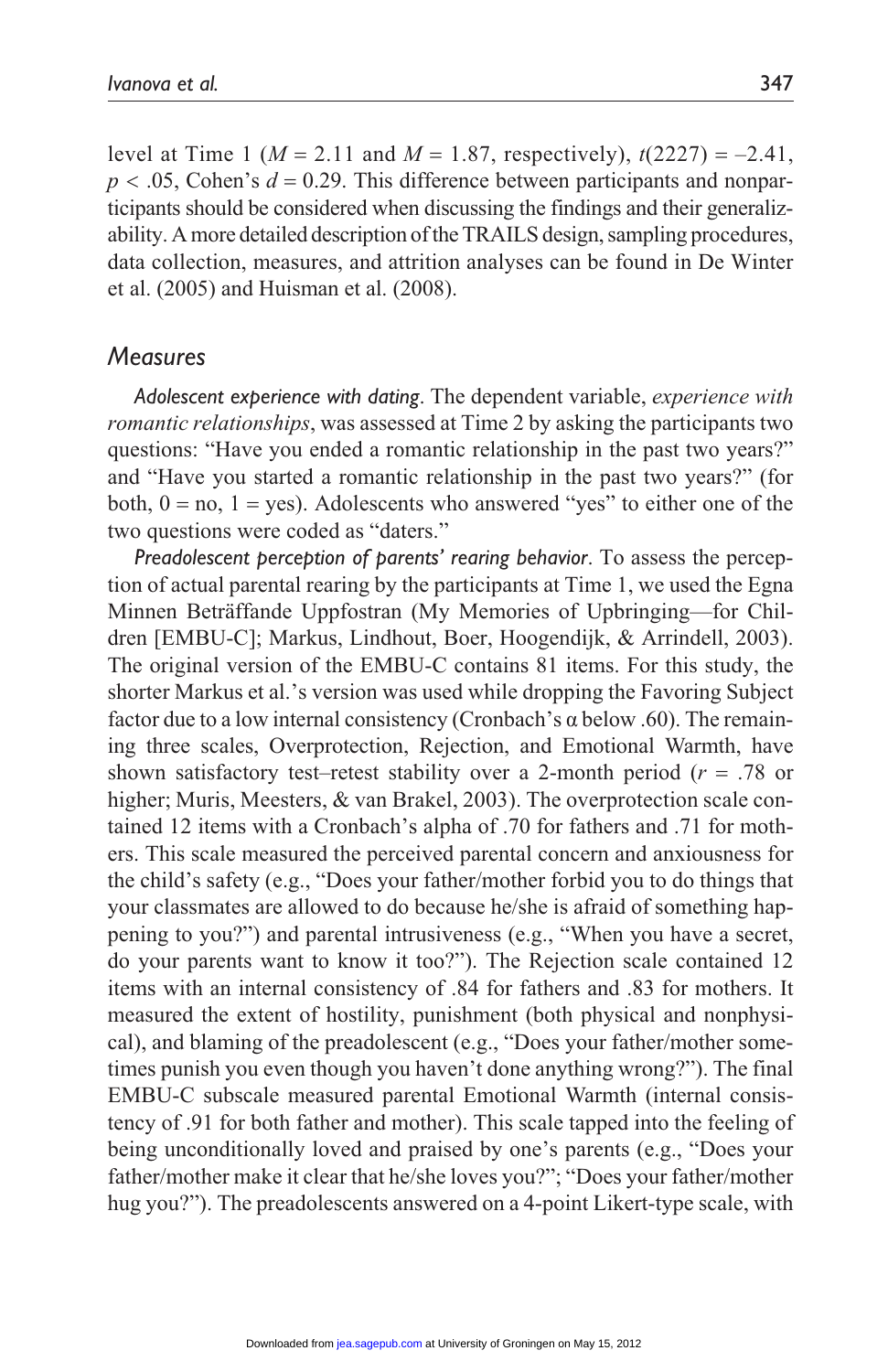responses ranging from  $1 = no$ , *never*;  $2 = yes$ , *sometimes*;  $3 = yes$ , *often*; to 4 = *yes, always*. Due to the high correlations between the scores for paternal and maternal Overprotection ( $r = 0.81$ ,  $p < .001$ ), Rejection ( $r = 0.68$ ,  $p <$ .001), and Warmth  $(r = 0.79, p < .001)$ , the final scores for parenting practices were created by taking the mean of the two.

*Preadolescent temperament*. The parent version of the Early Adolescent Temperament Questionnaire—Revised (EATQ-R; Ellis, 2002; Putnam et al., 2001) was used at Time 1 to assess preadolescents' temperament. All parentrated variables in TRAILS were rated by the one participating parent who, in 95.6% of the cases, was the mother. We used the parent version because its factor structure was superior to that of the child version in our sample. The EATQ-R is a 62-item questionnaire was based on the temperament model developed by Rothbart and colleagues (e.g., Putnam et al., 2001; Rothbart & Putnam, 2002). The four subscales that are used for the current study are High-intensity Pleasure, Shyness, Effortful Control, and Affiliation. More information on the composition and testing of the EATQ-R with the TRAILS sample can be found in Oldehinkel et al. (Oldehinkel, Hartman, de Winter, Veenstra, & Ormel, 2004). The 6-item High-intensity Pleasure subscale assessed the pleasure derived from novel and high-intensity actions (e.g., "My child wouldn't be afraid to try a risky sport like deep sea diving"; Cronbach's  $\alpha = .77$ ). The 4-item Shyness subscale assessed behavioral inhibition to novelty and challenge (e.g., "My child feels shy about meeting new people";  $\alpha$  = .84). Effortful control was composed of 11 items and tapped into the ability to voluntary regulate behavior and attention (e.g., "My child finds it easy to really concentrate on a problem";  $\alpha = 86$ ). Finally, the 6-item Affiliation scale assessed the desire for warmth and closeness with others, independent of shyness and extraversion (e.g., "My child finds it important to have close relationships with other people";  $\alpha = .66$ ). The parents rated how accurately these statements describe their child on a 5-point Likert-type scale where the response options ranged from  $1 = almost never, 3 = sometimes, to$ 5 = *almost always*.

*Preadolescent pubertal maturation*. Stage of pubertal maturation was reported at Time 1 (i.e., at the mean age of 11.09) by the parents using schematic drawings of secondary sex characteristics corresponding to the five standard Tanner stages of pubertal maturation (Marshall & Tanner, 1969, 1970). The Tanner stages are a widely accepted standard for assessing physical maturation and have demonstrated good reliability, validity, and parent–child agreement (Dorn, Susman, Nottelmann, Inoff-Germain, & Chrousos, 1990). Based on the parent ratings of which (sex appropriate) drawing looked "most like my child," the participants were classified into five stages of puberty, in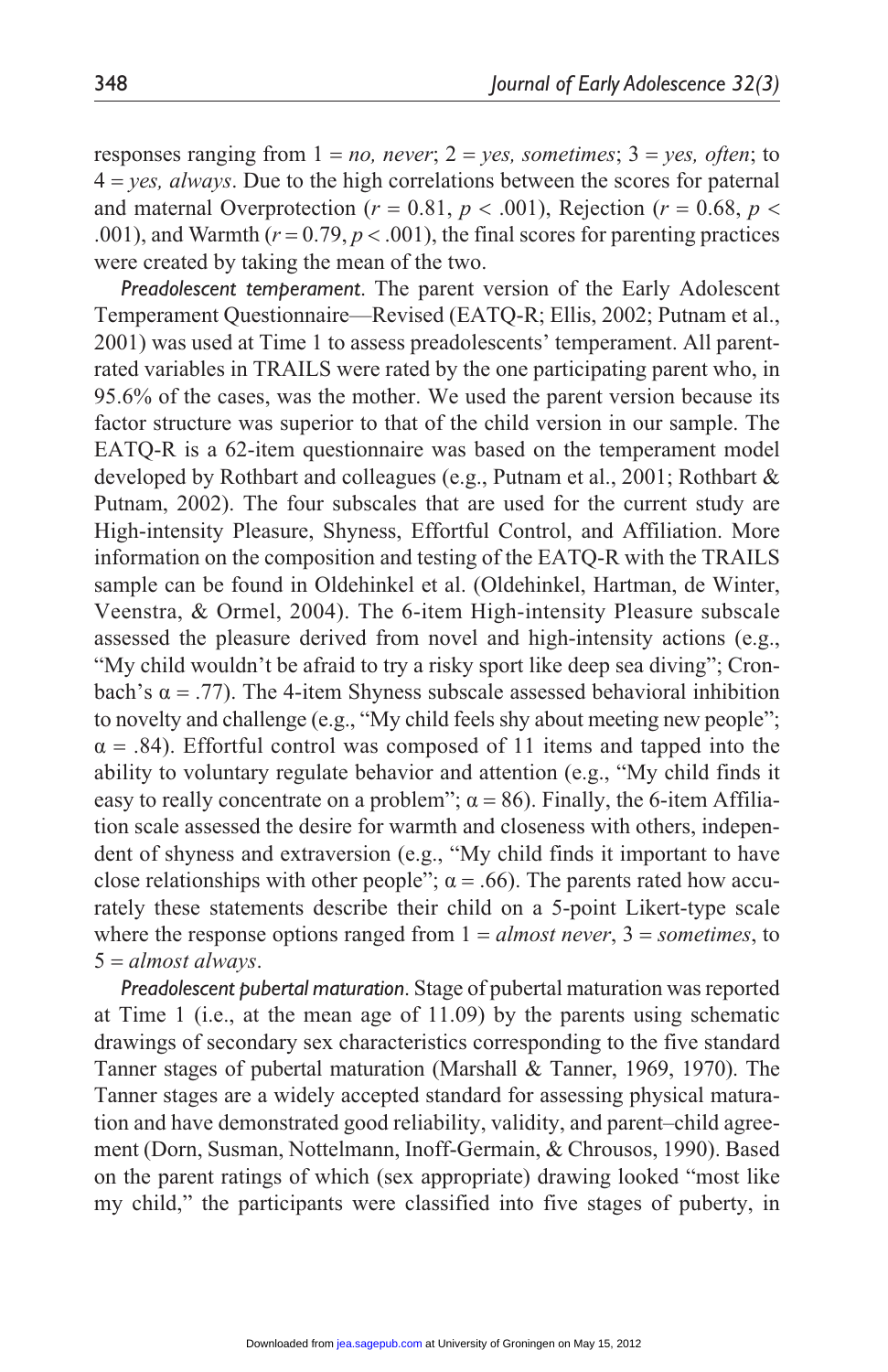which Stage 1 corresponded to infantile and Stage 5 to complete puberty. For the 2.5% of the children who had missing data on this variable, the Tanner stage was imputed on the basis of available data for their age, weight, and height (see Oldehinkel, Verhulst, & Ormel, 2010).

*Family structure*. Of the 2,230 children participating at Time 1, 8.4% had divorced parents and currently lived with one of the parents and a stepparent; another 12.9% had divorced parents but currently lived only with one of the parents, and 2.4% had lived their entire lives with a single parent. In total, 76.3% of the children lived in intact families from birth to the beginning of data collection.

*Socioeconomic status (SES)*. The family SES was assessed at Time 1 based on the educational and occupational levels of both parents and the family income level. Educational level was divided in 5 categories, and occupational level was coded according to the International Standard Classification for Occupations (Ganzeboom, De Graaf, & Treiman, 1992). Low family income was defined as a net income of less than  $\epsilon$ 1,135 per month, which approximately equals a welfare payment. SES was measured as the average of the 5 standardized items. The measurement captured 61.2% of the variance in the 5 items and had a Cronbach's α of .84.

#### *Analyses*

Differences in temperament, pubertal maturation, and parenting practices between daters and nondaters were examined by means of *t* tests. The significant predictors (from the univariate analyses) were entered in a logistic regression with dating at Time 2 as the dependent variable. All independent continuous variables were standardized to  $M = 0$  and  $SD = 1$ .

In order to ensure sufficient power for the interaction effects, separate logistic regression analyses were performed to test the interactions between adolescent characteristics and parenting practices. Subsequently, interactions that were significant in the separate analyses were included in the final model.

To interpret the outcomes of the logistic regression, we used marginal effects (Borooah, 2001; Liao, 1994). The marginal effect for a dummy variable is the difference between belonging to the "1" category as compared to the "0" category. The marginal effect for a continuous variable is the added effect of that variable on the outcome with every point increase in the score of the continuous predictor.

To facilitate interpretation and give an impression of the strength of the significant interactions, we wrote out multiple equations using simple slope analysis (Aiken & West, 1991), with high and low levels of the predictors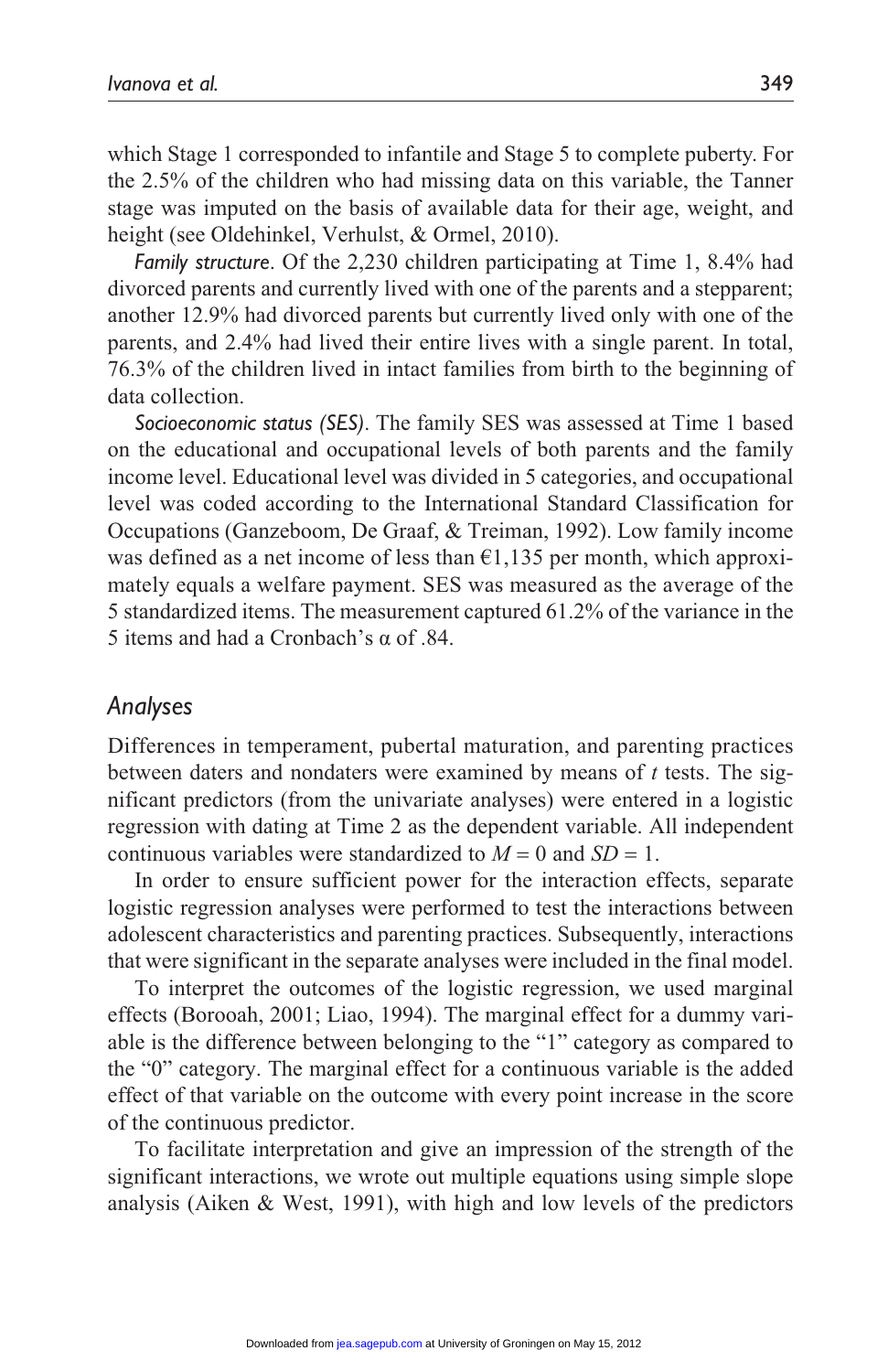indicating 1 standard deviation above and below the mean, while holding all other variables to the sample mean. All analyses were carried out in Stata (Long & Freese, 2006).

# **Results**

## *Descriptive Analyses*

At Time 2, out of the 2,149 participants, 902 (42%) reported experience with a romantic relationship in the preceding 2 years; 1,189 (55.3%) reported never having had a romantic partner. There were 58 (2.7%) children who did not provide an answer to the question. Girls were more likely to have experience with dating than were boys,  $\chi^2(2091) = 12.49$ ,  $p < .001$ . Those who had experienced parental divorce or were raised by a single parent were more likely to have experience with dating than were adolescents who came from intact families,  $\chi^2(2091) = 16.33$ ,  $p < .001$ . Dating was unrelated to age and family SES.

The means, standard deviations, and *t*-test statistics for temperament, pubertal maturation, and parenting are displayed in Table 1, separately for dating and nondating adolescents. Several significant differences between daters and nondaters emerged. With respect to temperament, daters scored higher on Affiliation and High-intensity Pleasure and lower on Shyness than nondaters. Dating adolescents were also further along in their pubertal maturation at Time 1 than nondating adolescents. As for parenting, daters experienced more parental Overprotection and Rejection than did nondating adolescents. No significant differences were found for parental Warmth between daters and nondaters.

# *Logistic Regression Analysis*

The significant predictors from the univariate analyses were entered in a logistic regression, using dating status at Time 2 as the dependent variable. We controlled for sex and family structure because of the differences found between daters and nondaters. Two significant interactions between individual characteristics and parenting emerged from the separate analyses (between parental Rejection and High-intensity Pleasure and between parental Overprotection and Shyness). Those were included in the final model. Table 2 displays the parameter estimates for the predictors in the final model. Separate models for boys and girls were not run because no significant interactions of temperament or parenting with sex were found.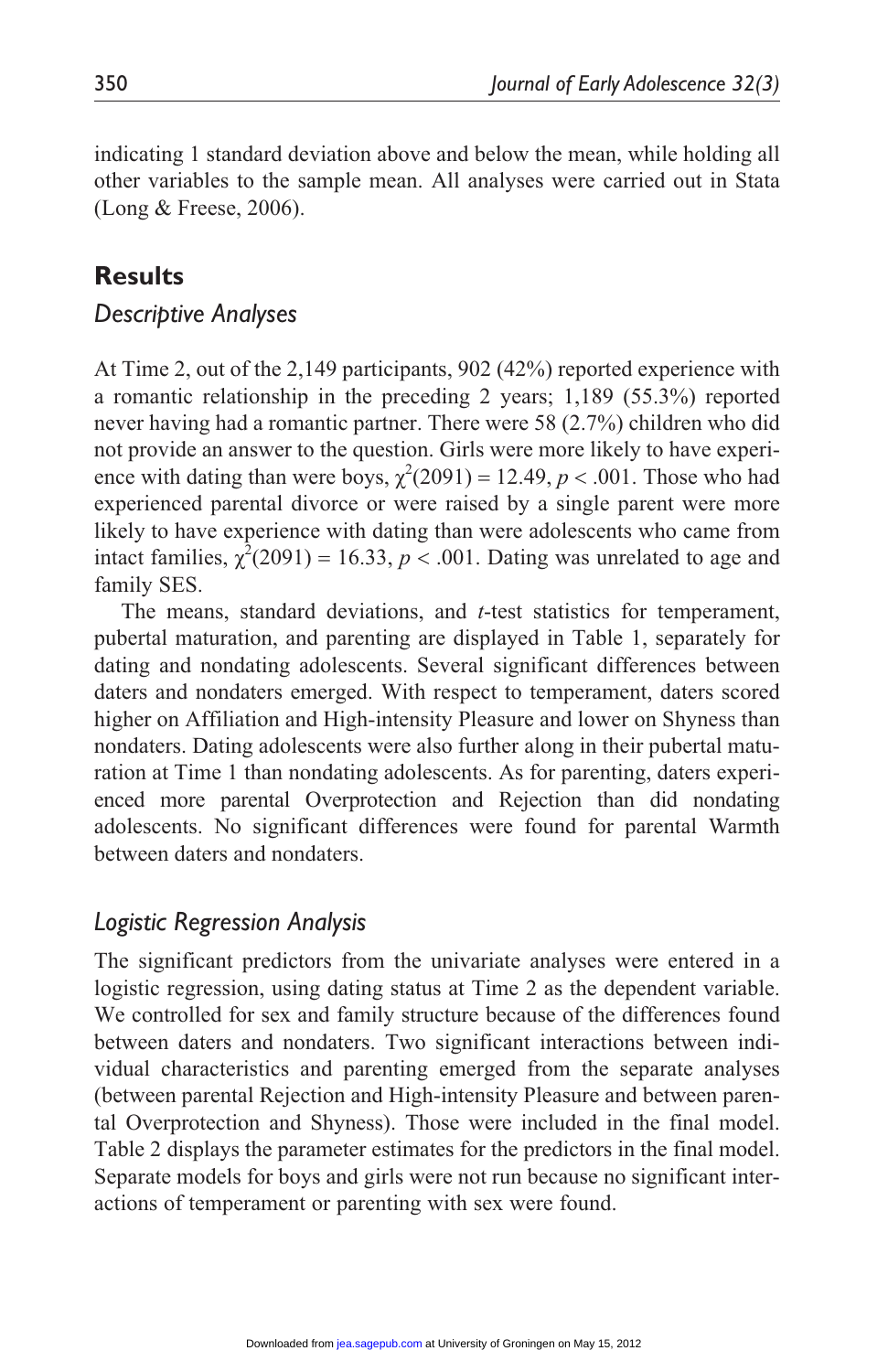|                         | Nondaters,<br>M(SD) | Daters.<br>M(SD) | t test $(df)$                | Cohen's d |
|-------------------------|---------------------|------------------|------------------------------|-----------|
| Affiliation             | 3.84(0.58)          | 3.93(0.54)       | $-3.45$ (1874)**             | 0.16      |
| Effortful control       | 3.25(0.68)          | 3.20(0.69)       | 1.81(1875)                   | 0.07      |
| <b>Shyness</b>          | 2.56(0.90)          | 2.43(0.86)       | 3.35 (1874)**                | 0.15      |
| High-intensity pleasure | 3.26(0.92)          | 3.39(0.93)       | $-3.12$ (1870) <sup>**</sup> | 0.14      |
| Pubertal development    | 1.81(0.71)          | 1.94(0.76)       | $-4.24$ (2088)**             | 0.18      |
| Parental overprotection | 1.84(0.37)          | 1.88(0.38)       | $-2.10(2071)$ <sup>*</sup>   | 0.11      |
| Parental rejection      | 1.46(0.28)          | 1.51(0.34)       | $-3.20(2071)$ **             | 0.16      |
| Parental warmth         | 3.23(0.49)          | 3.21(0.50)       | 0.69(2072)                   | 0.04      |

**Table 1.** Means (*SD*) of Temperament, Pubertal Development, and Parenting for Nondating and Dating Adolescents

 $*_{p}$  < .05.  $*_{p}$  < .01.

Our model indicated that, when adolescents scored at the mean level of all other variables, there was a 42.9% chance that they would have experience with dating. With respect to background characteristics, being a boy significantly decreased those odds by 8.2% (with all other variables at their mean), whereas coming from a nonintact family significantly increased that likelihood by 8.5%. In other words, according to our model, the likelihood for girls from nonintact families to be dating was 51.4%, and, for boys from intact families, that likelihood was 34.7%. Scoring high on affiliation did not significantly increase the odds of being a dater. In contrast, High-intensity Pleasure and Shyness had the expected significant results. Our model indicated that if adolescents scored 1 standard deviation above the mean for High-intensity Pleasure, their chance of being a dater increased by 2.8%; the same increase in their Shyness scores resulted in a drop in the probability of dating by 3.0%. We also found the expected results for parent-reported pubertal maturation; scoring 1 standard deviation above the mean on that variable resulted in an increase by 4.3% in the likelihood of dating. As for parenting practices, only parental Rejection had the expected effect by increasing the probability of dating by 4.4%.

Of the two significant interactions that appeared in the separate analyses, only the one between parental Rejection and High-intensity Pleasure remained significant in the final model. We used Aiken and West's (1991) guidelines to clarify the meaning of this interaction. We concluded that, when parental Rejection is high, High-intensity Pleasure does not make a difference in predicting the likelihood of dating. However, when parental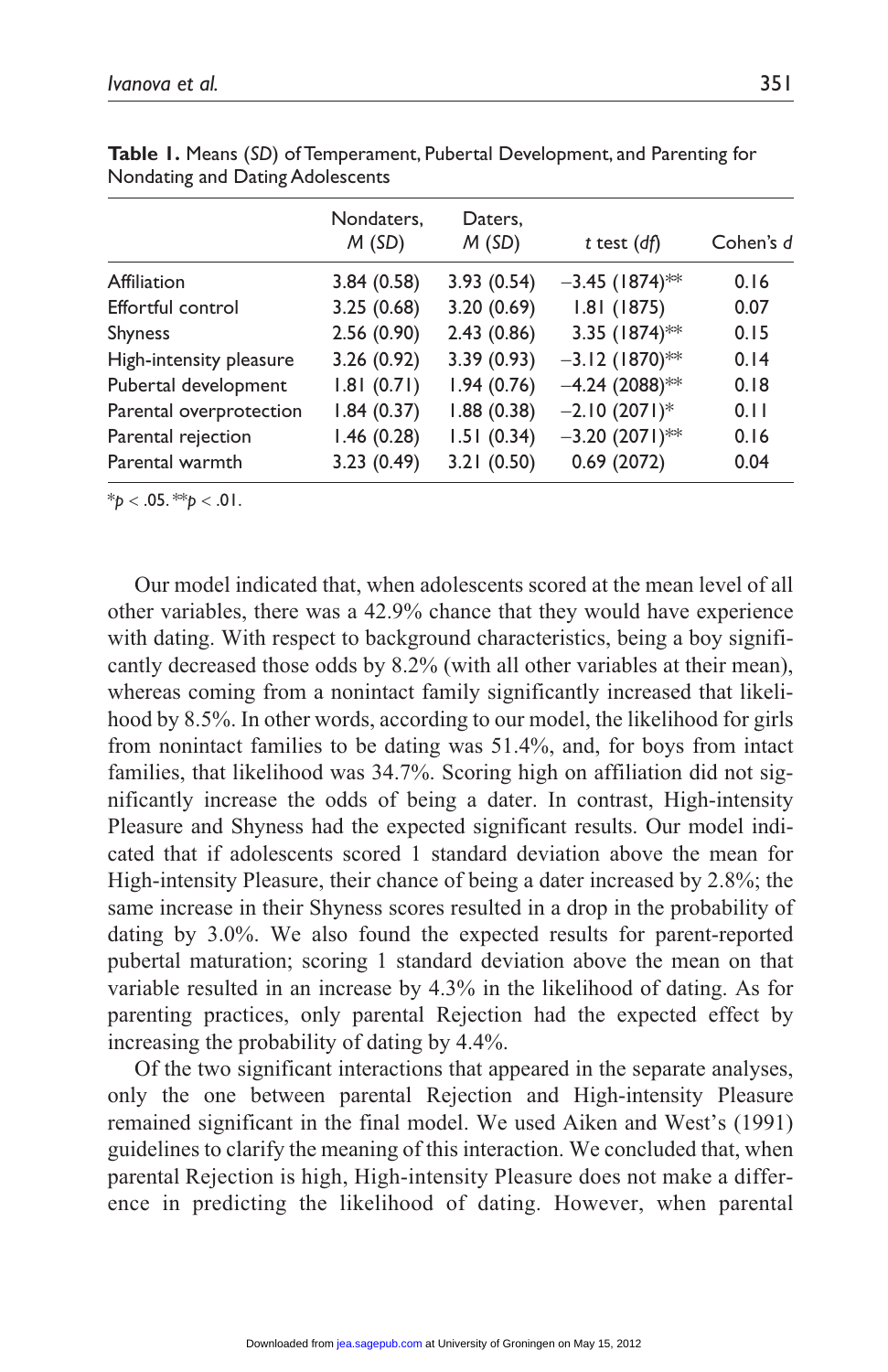|                                                  | Wald $\chi^2$ | B(SE)          | Odds ratio<br>(95% confidence<br>interval) | Marginal<br>effects (%) |
|--------------------------------------------------|---------------|----------------|--------------------------------------------|-------------------------|
| Background characteristics                       |               |                |                                            |                         |
| Being a boy                                      | $10.77**$     | $-0.34(0.10)$  | $0.71(0.58-0.87)$                          | $-8.2$                  |
| Family break-up                                  | $9.02**$      | 0.34(0.11)     | $1.41(1.13-1.76)$                          | 8.5                     |
| Adolescent characteristics                       |               |                |                                            |                         |
| Affiliation                                      | 2.56          | 0.08(0.05)     | $1.08(0.98-1.20)$                          | 2.0                     |
| <b>Shyness</b>                                   | $5.38*$       | $-0.12(0.05)$  | $0.88(0.80-0.98)$                          | $-3.0$                  |
| High-intensity pleasure                          | $4.85*$       | 0.11(0.05)     | $1.12(1.01-1.24)$                          | 2.8                     |
| Pubertal development                             | $12.62**$     | 0.18(0.05)     | $1.19(1.08-1.31)$                          | 4.3                     |
| Parenting practices                              |               |                |                                            |                         |
| Parental overprotection                          | 0.16          | 0.02(0.05)     | $1.02$ (0.92-1.14)                         | 1.0                     |
| Parental rejection                               | $11.45**$     | 0.18(0.05)     | $1.20(1.08-1.33)$                          | 4.4                     |
| Interactions                                     |               |                |                                            |                         |
| High-intensity pleasure<br>by parental rejection | $4.97*$       | $-0.12$ (.005) | $0.89(0.80-0.99)$                          | $-2.8$                  |
| Shyness by parental<br>overprotection            | 3.71          | 0.09(0.05)     | $1.10(1.00-1.21)$                          | 2.3                     |

**Table 2.** Parameter Estimates for the Logistic Regression Model Predicting the Effects of Temperament, Pubertal Development, and Parenting on the Likelihood of Dating at Time 2

Note:  $N = 1,854$ ;  $\chi^2$  of full model (*df* = 10) = 72.54,  $p < 01$ .

 $*_{p}$  < .05.  $*_{p}$  < .01.

Rejection is low (1 standard deviation below the mean), the difference in the likelihood of dating between adolescents with a low  $(-1 S D)$  and a high  $(+1$ SD) level of High-intensity Pleasure is 11.2% (with all other variables at their mean). The interaction is plotted in Figure 1. In terms of model improvement, every consecutive step of the analysis significantly improved the model fit: final model,  $\chi^2(10) = 72.54$ ,  $p < .01$ .

# **Discussion**

In the current study, we focused on the effects of several individual characteristics and perception of parenting practices in preadolescence on the probability of dating in early adolescence. Previous work has suggested that whereas adolescent dating cannot be seen as a problem behavior in and of itself, the early engagement in such bonds can be associated with negative outcomes and that research into the determinants of those romantic relationships is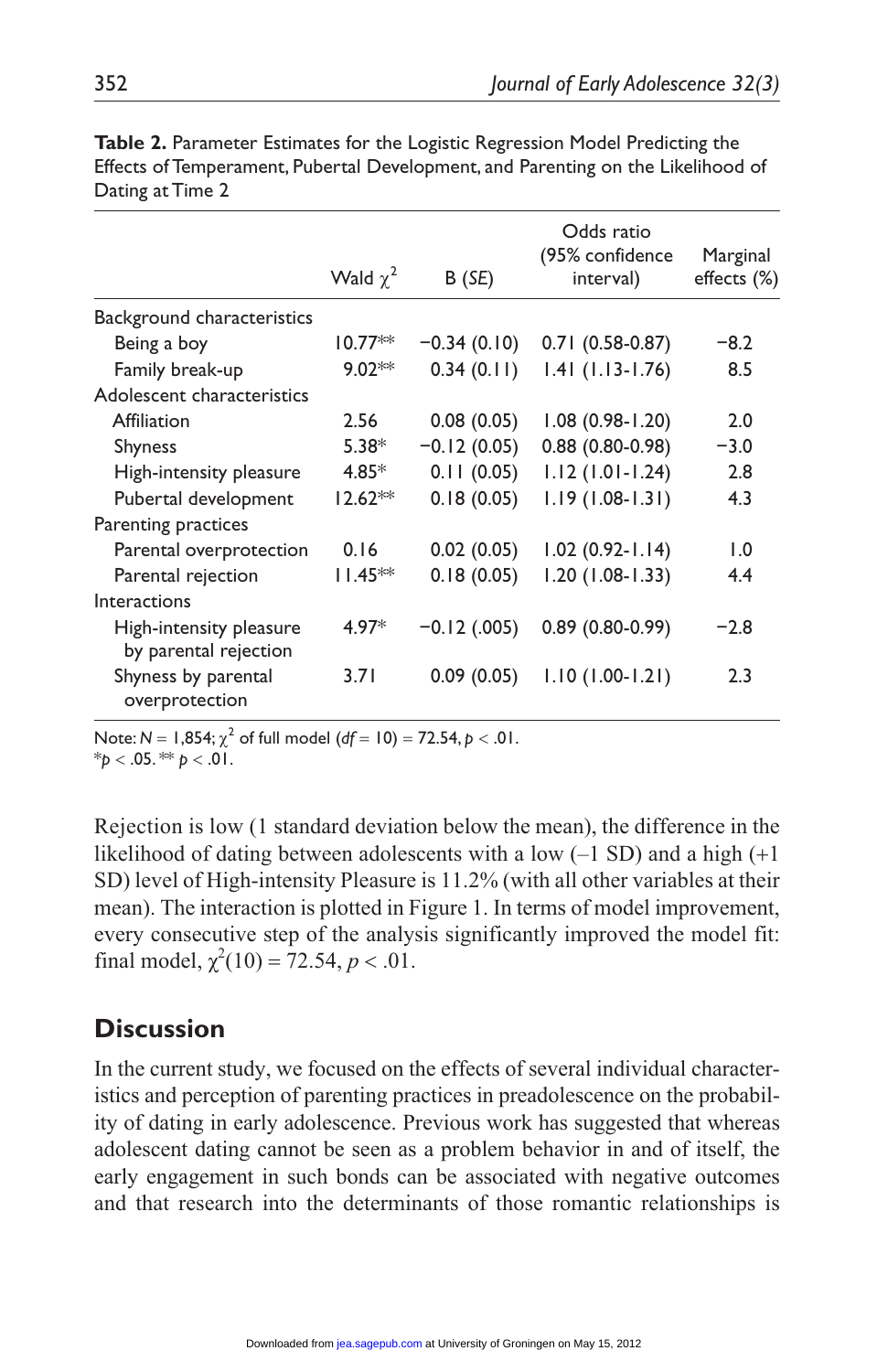

**Figure 1.** High-intensity Pleasure by Parental Rejection Interaction

necessary (e.g., Zimmer-Gembeck, Siebenbruner, & Collins, 2001). Therefore, our main aim was to clarify who those dating early adolescents were in terms of their temperament, level of pubertal maturation, and perception of parenting behaviors.

We found that early adolescents with dating experience scored higher on preadolescent pubertal maturation, need for high-intensity pleasure, lower on shyness, and higher on perceived parental rejection. Furthermore, when preadolescents reported high levels of parental rejection, the need for high-intensity pleasure no longer had a significant effect on the likelihood of dating.

In line with previous work, our analyses revealed that girls and adolescents from nonintact families were more likely to date than were boys and youth from intact families, respectively (Cavanagh, Crissey, & Raley, 2008). Our findings were in line with most of our expectations about the effects of individual characteristics on the likelihood of having dating experience. We found that when youth were rated as more open and likely to approach novel situations in preadolescence (measured as higher need for high-intensity pleasure and lower shyness), they were also more likely to report romantic experience in early adolescence. These uninhibited adolescents have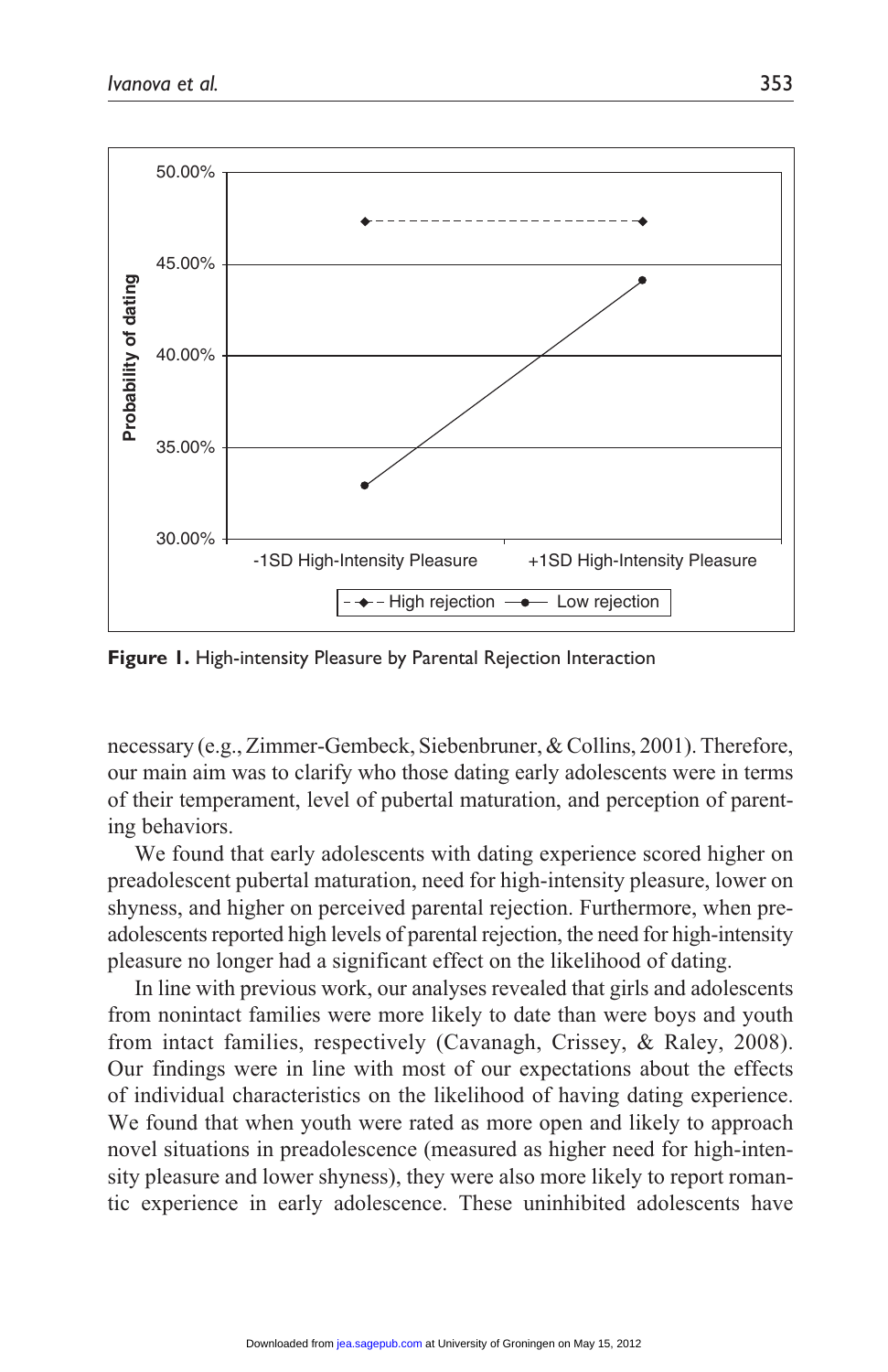previously been found to have higher success with peer relationships (e.g., Sanson, Hemphill, & Smart, 2004). Therefore, it did not come as a surprise that they were also more likely to have experience with dating. It is within the context of the peer group that adolescents meet and get closer with potential romantic partners for the first time (Connolly, Craig, Goldberg, & Pepler, 2004). In addition, in line with previous research (Friedlander, Connolly, Pepler, & Craig, 2007), we found that a more advanced pubertal status in preadolescence was associated with higher odds of dating in early adolescence. Whereas earlier studies have pointed out that the often used selfreported measures of pubertal maturation might be biased due to overestimation (Friedlander et al., 2007), we demonstrated that when using the possibly more conservative parent assessment of adolescent pubertal maturation, it rendered similar findings.

Contrary to our expectations, we did not find the anticipated effects of loweffortful control and heightened need for affiliation with others on early adolescent likelihood of dating. It is possible that this lack of significant findings was due to the gradually increasing amount of dating from the early adolescence stage (Carver, Joyner, & Udry, 2003). In other words, from early adolescence onwards, youth become substantially more likely to show interest in and engage in dating. Therefore, it is possible that the factors that can additionally boost the likelihood of having experience with romantic relationships are limited only to ones that particularly predispose adolescents to dating. Being shy could hinder the adolescent from approaching potential partners, whereas scoring lower on effortful control or higher on the need for affiliation with others does not necessarily affect one's chances of finding a partner.

In terms of parenting practices, we found a main effect only for perceived parental rejection. In agreement with the outlined assumptions of Kelley and Thibaut's (1978) work, we found that youth who perceived their parents as rejecting were more likely to have experience with dating in early adolescence. In addition, we found one significant interaction between temperament and parenting practices. Whereas the main effects of both parental rejection and high-intensity pleasure indicated an increase in the odds of dating, their interaction had a negative effect on that probability. In other words, when preadolescents perceived their parents as rejecting, they were more likely to have experience with dating in early adolescence, irrespective of their need for high-intensity pleasure. However, when the parents were rated as low in rejection, high-intensity pleasure boosted the likelihood of having experience with romantic relationships.

Our finding about the moderating role of high-intensity pleasure on the relationship between child-perceived parental rejection and adolescent dating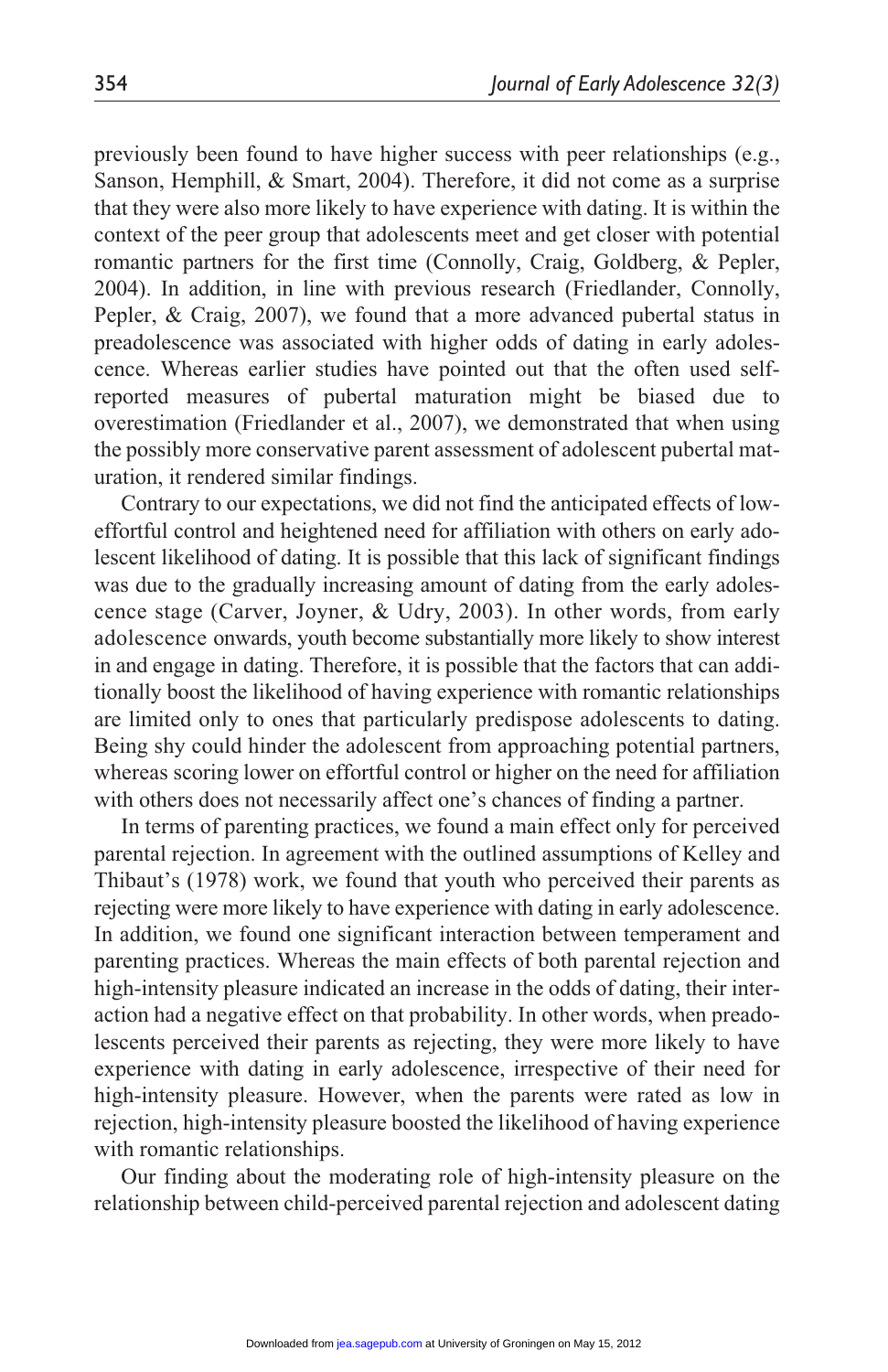status could be due to the so-called negativity bias (Baumeister, Bratslavsky, Finkenauer, & Vohs, 2001; Rozin & Royzman, 2001) that postulates that negative entities are stronger than equivalent positive entities. Research has shown that people are more attentive to and influenced by negative rather than positive experiences and information (Baumeister et al., 2001; Rozin & Royzman, 2001). Our measure of high-intensity pleasure tapped into the preadolescent's openness to novel and stimulating experiences (e.g., "My child likes it when something exciting or new happens at school"). It is possible that when the adolescents were deprived of a warm and nurturing environment at home, their need to compensate for it was already so strong that it no longer mattered whether they were open to new experiences in determining whether or not they would establish romantic relationships. Previous work has demonstrated that the experience of parental rejection is the most consistent predictor of adolescent problem behavior, irrespective of adolescent temperament (Sentse, Veenstra, Lindenberg, Verhulst, & Ormel, 2009). This particular interplay between temperament and parenting, however, remains particularly puzzling, and subsequent studies should help determine whether this is a consistent finding.

The results of this study suggested that dating in early adolescence could possibly function as a mean to establish one's "grown-up" status. In our study, we found that if preadolescents were more advanced in their physical maturation, they were more likely to get report experience with romantic relationships in early adolescence. Moffitt's work (1993) on adolescent externalizing behavior suggests that for some adolescents, rule-breaking behavior is a means to establish one's maturity in an age when the discrepancy between one's physiological maturation and limited social rights and freedoms is especially palpable. However, parental overprotection did not contribute to the explanation of adolescent engagement in dating neither independently nor in interaction with pubertal status that was expected, based on Moffitt's work. Therefore, an alternative explanation could be that adolescents, who are more advanced in their physical maturation than their peers and want to establish their autonomy, keep different company. The association with older, more mature adolescents might be the driving force behind the increased likelihood of dating. Because we did not consider the peer context in this investigation, it is beyond the scope of the current work to unravel the mechanism behind this finding.

At the same time, our findings indicated that early adolescent romantic relationships could serve a "compensatory" function. The results showed that the perception of one's parents as rejecting was associated with higher odds of having dating experience (even irrespective of one's temperament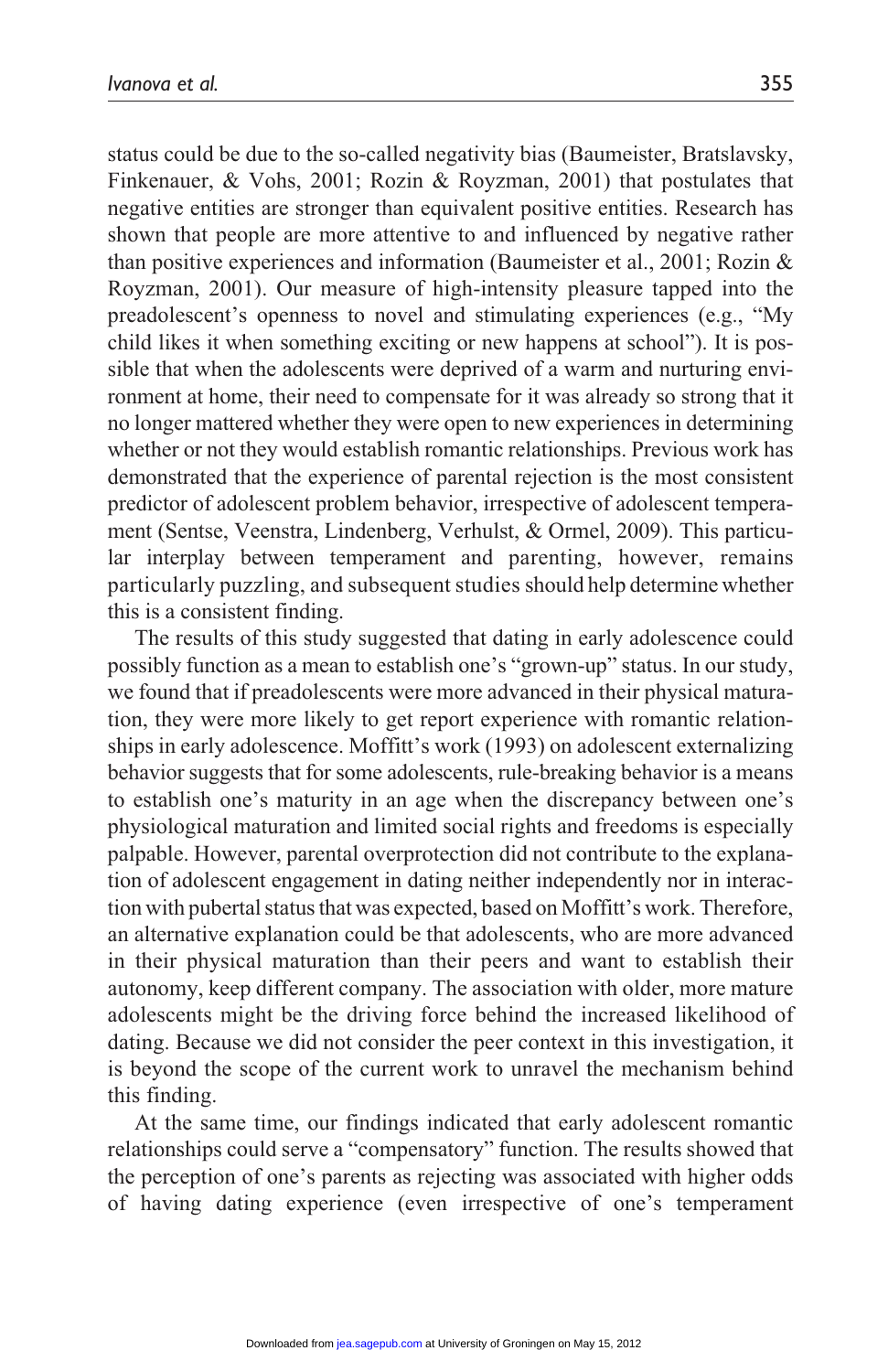characteristics such as the need for high-intensity pleasure). In agreement with Kelley and Thibaut's Interdependence theory (1978), it appeared that early adolescents were more likely to engage in romantic bonds when their fundamental need for belongingness and intimacy (Baumeister & Leary, 1995) was not met within the family. Our finding was also in line with work that has demonstrated the compensating role that peer acceptance played when the adolescents perceived their parents as rejecting in the prediction of problem behaviors (Sentse, Lindenberg, Omvlee, Ormel, & Veenstra, 2010). It appeared that even though romantic partners and parents could be sources of different kinds of intimacy and companionship, when adolescents were deprived of these at home, they searched for alternatives elsewhere. Interestingly, the hypothesized reverse connection was not found; we did not find that preadolescents who perceived their parents as warm and accepting were less likely to date in early adolescence. This could be due to the previously mentioned "negativity bias" (Rozin & Royzman, 2001). Rejection within the family could be felt much stronger and, thus, initiated compensatory mechanisms, whereas the presence of warmth and unconditional acceptance was taken for granted and did not affect the likelihood of dating in early adolescence.

A few limitations of this study should be mentioned. It is likely that multiple factors could play a role in early adolescents' likelihood of having experience with dating (e.g., peers' involvement in romantic relationships, popularity status, physical attractiveness). As we mentioned previously, taking the peer context into account could help clarify further some of the effects that we found. Yet in the current study we chose to focus only on a few relevant individual and parenting predictors that previous work has overlooked with respect to adolescent dating. Our results point to a few possible mechanisms underlying early adolescents' choice to initiate romantic relationships. Another weakness of the current study is that we were unable to control for dating behaviors at Time 1. Whereas the mean age at Time 2 allowed us to investigate adolescents' earliest experiences with romantic relationships, future research should also take into account preceding dating status. Another point is that all of our measures were based on questionnaires. It is likely that in relation to parenting behaviors in particular, observational studies could be more accurate. However, keeping in mind the large scale of our study  $(N = 2,149)$ this was essentially impossible. Furthermore, we believe that it is the adolescent's perception of the parents that truly matters. In the case of rejection, for example, if the adolescents themselves do not feel rejected by their parents, it is unlikely that any compensatory behavior will be initiated. An additional limitation of our work is the fact that we took the mean of perceived paternal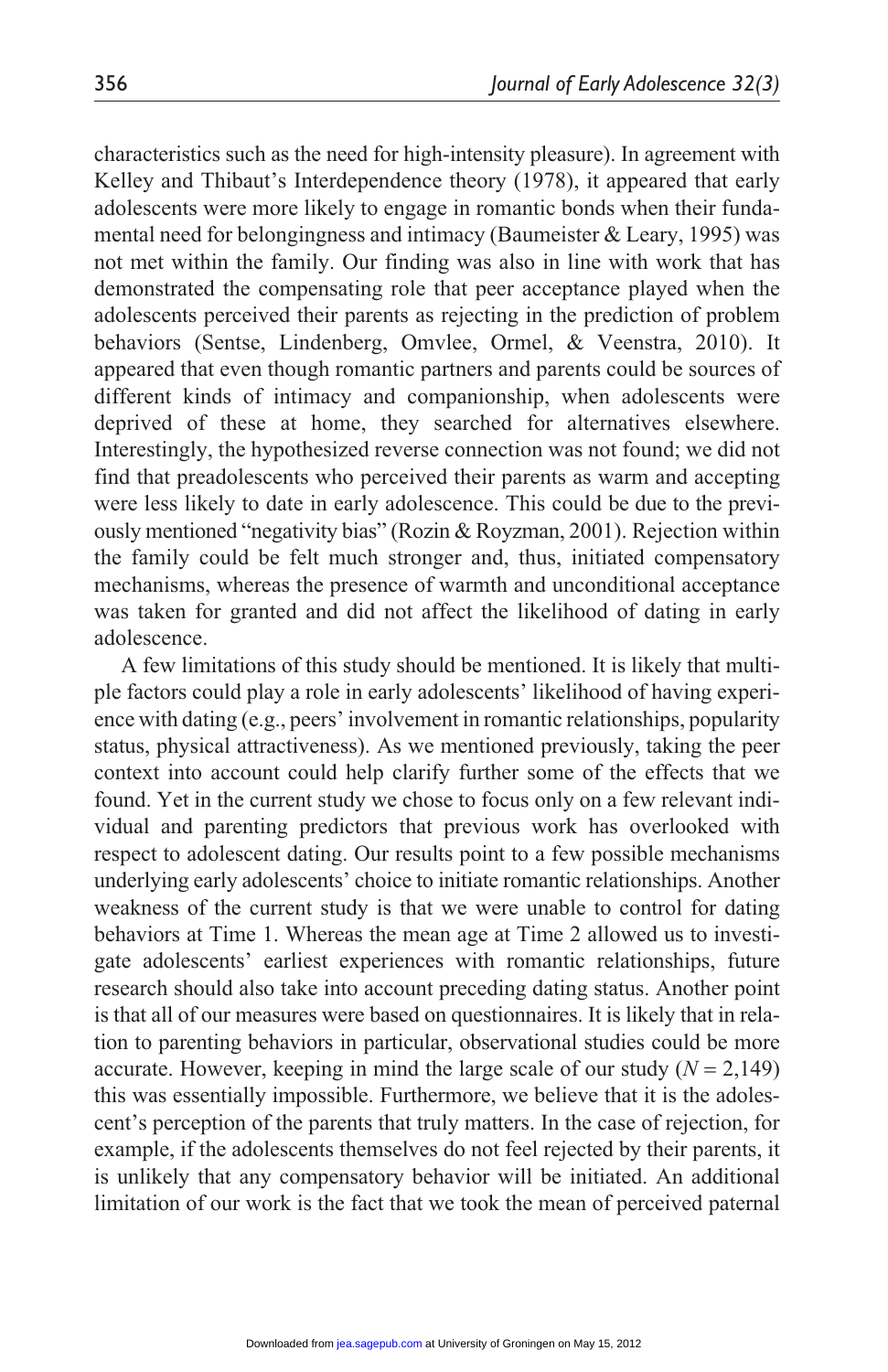and maternal parenting behaviors instead of investigating their effects on early adolescent dating separately. Previous work has suggested that, for example, maternal overprotection is experienced as rather "normative," whereas paternal overprotection can have negative effects on adolescent adjustment (Sentse, 2010). However, in our work, the perceptions of paternal and maternal parenting behaviors were highly correlated. Separately ran univariate analyses showed that the two measures were similarly associated with early adolescent dating. Thus, we do not think that what we find is a "masking effect" of one measure of parental overprotection by the other.

Despite its limitations, this study makes an important contribution to identifying who is likely to engage in romantic relationships in early adolescence. Frequently, the selection of possible predictors of early adolescent dating has been restricted to the same factors that have been found to be associated with early initiation of sexual activity. Whereas both early sexual and dating activity can be viewed as related behaviors, it is misleading to equate them with each other and assume that the factors that drive adolescents to start a romantic relationship are the same as those that drive youth to become sexually active. In light of our findings, one can see why early adolescent dating can be at times associated with maladjustment. Previous research has shown that youth who score high on the broad temperament dimension of surgency, are more advanced in their pubertal maturation, and have negative experiences with their parents are also more likely to get involved in rule-breaking and risktaking behaviors (e.g., French & Dishion, 2003; Oldehinkel et al., 2004; Sentse, 2010). Future research should, therefore, investigate whether romantic relationships in early adolescence are indeed related to negative outcomes even after controlling for *who* those dating early adolescents are with respect to individual characteristics and experiences within the family.

#### **Acknowledgments**

This research is part of the TRacking Adolescents' Individual Lives Survey (TRAILS). Principal investigators are Professor Dr. J. Ormel (University Medical Center Groningen) and Professor Dr. F. C. Verhulst (Erasmus University Medical Center). We are grateful to all the adolescents, their parents, and the teachers who participated in this research and to everyone who worked on this project and made it possible.

#### **Declaration of Conflicting Interests**

The authors declared no potential conflicts of interest with respect to the authorship and/or publication of this article.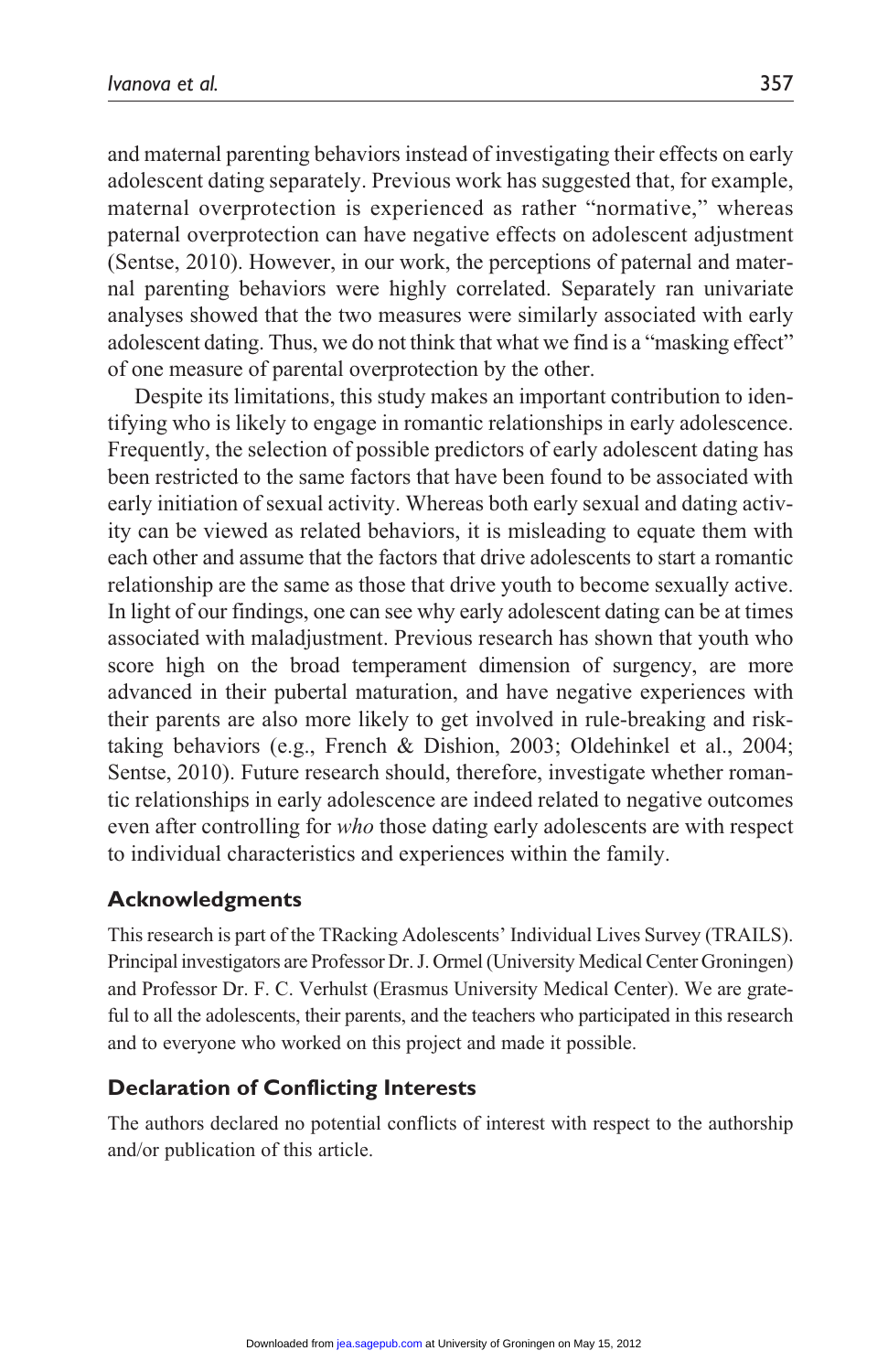#### **Funding**

The authors disclosed receipt of the following financial support for the research, authorship, and/or publication of this article: This research is part of the TRacking Adolescents' Individual Lives Survey (TRAILS). TRAILS has been financially supported by various grants from the Netherlands Organization for Scientific Research NWO (Medical Research Council program grant GB-MW 940-38-011, ZonMW Brainpower grant 100-001-004, ZonMw Risk Behavior and Dependence grant 60-60600-97-118, ZonMw Culture and Health grant 261-98-710, Social Sciences Council medium-sized investment grant GB-MaGW 480-01-006 and project grants GB-MaGW 457-03-018 and GBMaGW 452-04-314, NWO large-sized investment grant 175.010.2003.005, the Sophia Foundation for Medical Research (Projects 301 and 393), the Dutch Ministry of Justice (WODC), and the participating universities.

#### **References**

- Aiken, L. S., & West, S. G. (1991). *Multiple regression: Testing and interpreting interactions*. Newbury Park, CA: SAGE.
- Baumeister, R. F., Bratslavsky, E., Finkenauer, C., & Vohs, K. D. (2001). Bad is stronger than good. *Review of General Psychology, 5*, 323-370.
- Baumeister, R. F., & Leary, M. R. (1995). The need to belong: Desire for interpersonal attachments as a fundamental human motivation. *Psychological Bulletin, 117*, 497-529.
- Borooah, V. K. (2001). *Logit and probit: Ordered and multinomial models*. Thousand Oaks, CA: SAGE.
- Buss, A. H., & Plomin, R. (1984). *Temperament: Early developing personality traits*. Hillsdale, NJ: Lawrence Erlbaum.
- Carver, K., Joyner, K., & Udry, J. R. (2003). National estimates of adolescent romantic relationships. In P. Florsheim (Ed.), *Adolescent romantic relations and sexual behavior: Theory, research, and practical implications* (pp. 23-57). Mahwah, NJ: Lawrence Erlbaum.
- Cavanagh, S. E., Crissey, S. R., & Raley, R. K. (2008). Family structure history and adolescent romance. *Journal of Marriage and the Family, 70*, 698-714.
- Collins, N. L., Cooper, M. L., Albino, A., & Allard, L. (2002). Psychosocial vulnerability from adolescence to adulthood: A prospective study of attachment style differences in relationship functioning and partner choice. *Journal of Personality, 70*, 965-1008.
- Collins, W. A. (2003). More than myth: The developmental significance of romantic relationships during adolescence. *Journal of Research on Adolescence, 13*, 1-24.
- Collins, W. A., Maccoby, E. E., Steinberg, L., Hetherington, E. M., & Bornstein, M. H. (2000). Contemporary research on parenting: The case for nature and nurture. *American Psychologist, 55*, 218-232.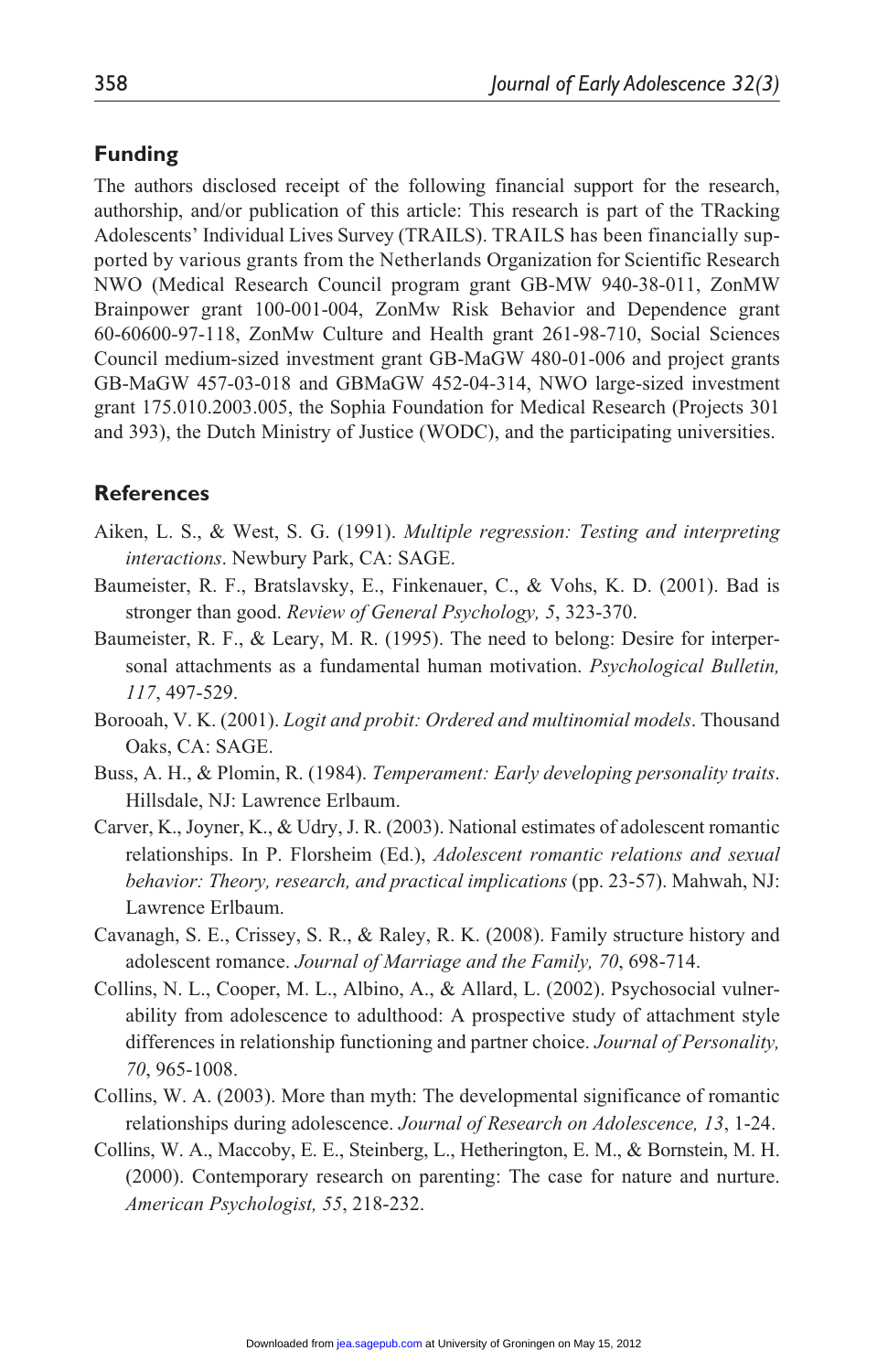- Connolly, J. A., Craig, W., Goldberg, A., & Pepler, D. (2004). Mixed-gender groups, dating, and romantic relationships in early adolescence. *Journal of Research on Adolescence, 14*, 185-207.
- Dainton, M. (2000). Maintenance behaviors, expectations for maintenance, and satisfaction: Linking comparison levels to relational maintenance strategies. *Journal of Social and Personal Relationships, 17*, 827-842.
- De Winter, A. F., Oldehinkel, A. J., Veenstra, R., Brunnekreef, J. A., Verhulst, F. C., & Ormel, J. (2005). Evaluation of non-response bias in mental health determinants and outcomes in a large sample of pre-adolescents. *European Journal of Epidemiology, 20*, 173-181.
- Dorn, L. D., Susman, E. J., Nottelmann, E. D., Inoff-Germain, G., & Chrousos, G. P. (1990). Perceptions of puberty-adolescent, parent, and health-care personnel. *Developmental Psychology, 26*, 322-329.
- Ellis, L. K. (2002). *Individual differences and adolescent psychosocial development*. PhD dissertation, Department of Psychology, University of Oregon, Eugene.
- Finkel, E. J., Rusbult, C. E., Kumashiro, M., & Hannon, P. A. (2002). Dealing with betrayal in close relationships: Does commitment promote forgiveness? *Journal of Personality and Social Psychology, 82*, 956-974.
- Franzoi, S. L., Davis, M. H., & Vasquez-Suson, K. A. (1994). Two social worlds: Social correlates and stability of adolescent status groups. *Journal of Personality and Social Psychology, 67*, 462-473.
- French, D. C., & Dishion, T. J. (2003). Predictors of early initiation of sexual intercourse among high-risk adolescents. *Journal of Early Adolescence, 23*, 295-315.
- Friedlander, L. J., Connolly, J. A., Pepler, D. J., & Craig, W. M. (2007). Biological, familial, and peer influences on dating in early adolescence. *Archives of Sexual Behavior, 36*, 821-830.
- Furman, W. (2002). The emerging field of adolescent romantic relationships. *Current Directions in Psychological Science, 11*, 177-180.
- Furman, W., & Shaffer, L. (2003). The role of romantic relationships in adolescent development. In P. Florsheim (Ed.), *Adolescent romantic relations and sexual behavior: Theory, research, and practical implications* (pp. 3-22). Mahwah, NJ: Lawrence Erlbaum.
- Gallagher, K. C. (2002). Does child temperament moderate the influence of parenting on adjustment? *Developmental Review, 22*, 623-643.
- Ganzeboom, H. B. G., De Graaf, P. M., & Treiman, D. J. (1992). A standard international socio-economic index of occupational status. *Social Science Research, 21*, 1-56.
- Ge, X., Brody, G. H., Conger, R. D., Simons, R. L., & Murry, V. M. (2002). Contextual amplification of pubertal transition effects on deviant peer affiliation and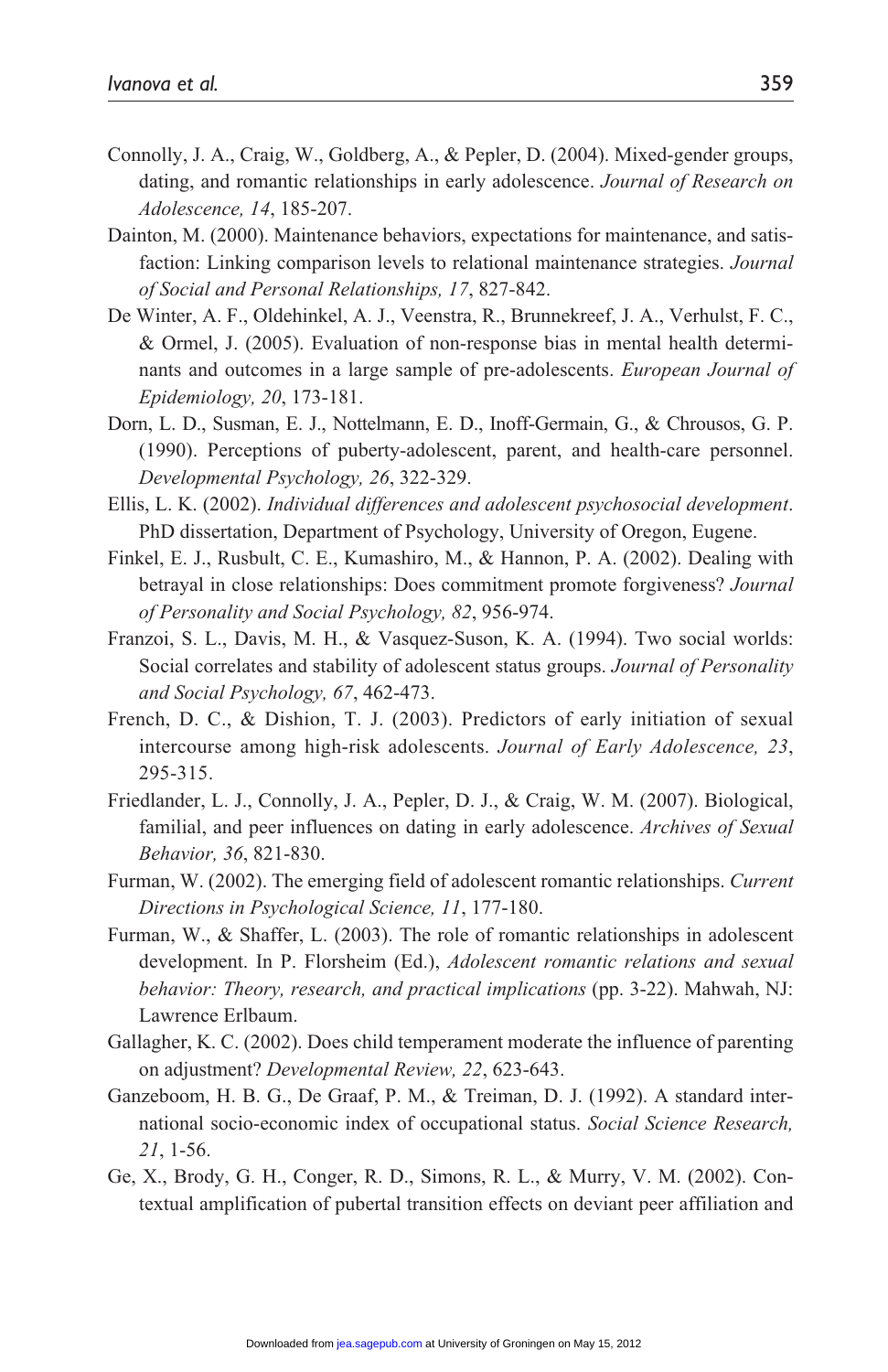externalizing behavior among African American children. *Developmental Psychology, 38*, 42-54.

- Hoeve, M., Dubas, J. S., Eichelsheim, V. I., van der Laan, P. H., Smeenk, W., & Gerris, J. R. M. (2009). The relationship between parenting and delinquency: A meta-analysis. *Journal of Abnormal Child Psychology, 37*, 749-775.
- Huisman, M., Oldehinkel, A. J., De Winter, A., Minderaa, R. B., De Bildt, A., Huizink, A. C., . . . Ormel, J. (2008). Cohort profile: The Dutch TRacking Adolescents Individual Lives Survey; TRAILS. *International Journal of Epidemiology, 37*, 1227-1235.
- Joyner, K., & Udry, J. R. (2000). You don't bring me anything but down: Adolescent romance and depression. *Journal of Health and Social Behavior, 41*, 369-391.
- Kelley, H. H., & Thibaut, J. W. (1978). *Interpersonal relations: A theory of interdependence*. New York: John Wiley.
- Khaleque, A., & Rohner, R. P. (2002). Perceived parental acceptance rejection and psychological adjustment: A meta-analysis of cross-cultural and intracultural studies. *Journal of Marriage and the Family, 64*, 54-64.
- Kobus, K. (2003). Peers and adolescent smoking. *Addiction, 98*, 37-55.
- Kochanska, G., Aksan, N., & Joy, M. E. (2007). Children's fearfulness as a moderator of parenting in early socialization: Two longitudinal studies. *Developmental Psychology, 43*, 222-237.
- Kotchick, B. A., Shaffer, A., Forehand, R., & Miller, K. S. (2001). Adolescent sexual risk behavior: A multi-system perspective. *Clinical Psychology Review, 21*, 493-519.
- Le, B., & Agnew, C. R. (2003). Commitment and its theorized determinants: A meta analysis of the investment model. *Personal Relationships, 10*, 37-57.
- Liao, T. F. (1994). *Interpreting probability models: Logit, probit, and other general*ized linear models. Thousand Oaks, CA: SAGE.
- Long, J. S. & Freese, T. (2006). *Regression models for categorical dependent variables using Stata, second edition*. College Station, TX: Stata Press.
- Markus, M. T., Lindhout, I. E., Boer, F., Hoogendijk, T. H. G., & Arrindell, W. A. (2003). Factors of perceived parental rearing styles: The EMBU-C examined in a sample of Dutch primary school children. *Personality and Individual Differences, 34*, 503-519.
- Marshall, W. A., & Tanner, J. M. (1969). Variations in pubertal changes in girls. *Archives of Disease in Childhood, 44*, 291-303.
- Marshall, W. A., & Tanner, J. M. (1970). Variations in pubertal changes in boys. *Archives of Disease in Childhood, 45*, 13-23.
- Miller, S., Lansford, J. E., Costanzo, P., Malone, P. S., Golonka, M., & Killeya-Jones, L. A. (2009). Early adolescent romantic partner status, peer standing, and problem behaviors. *Journal of Early Adolescence, 29*, 839-861.
- Moffitt, T. E. (1993). Adolescence-limited and life-course-persistent antisocial behavior—a developmental taxonomy. *Psychological Review, 100,* 674-701.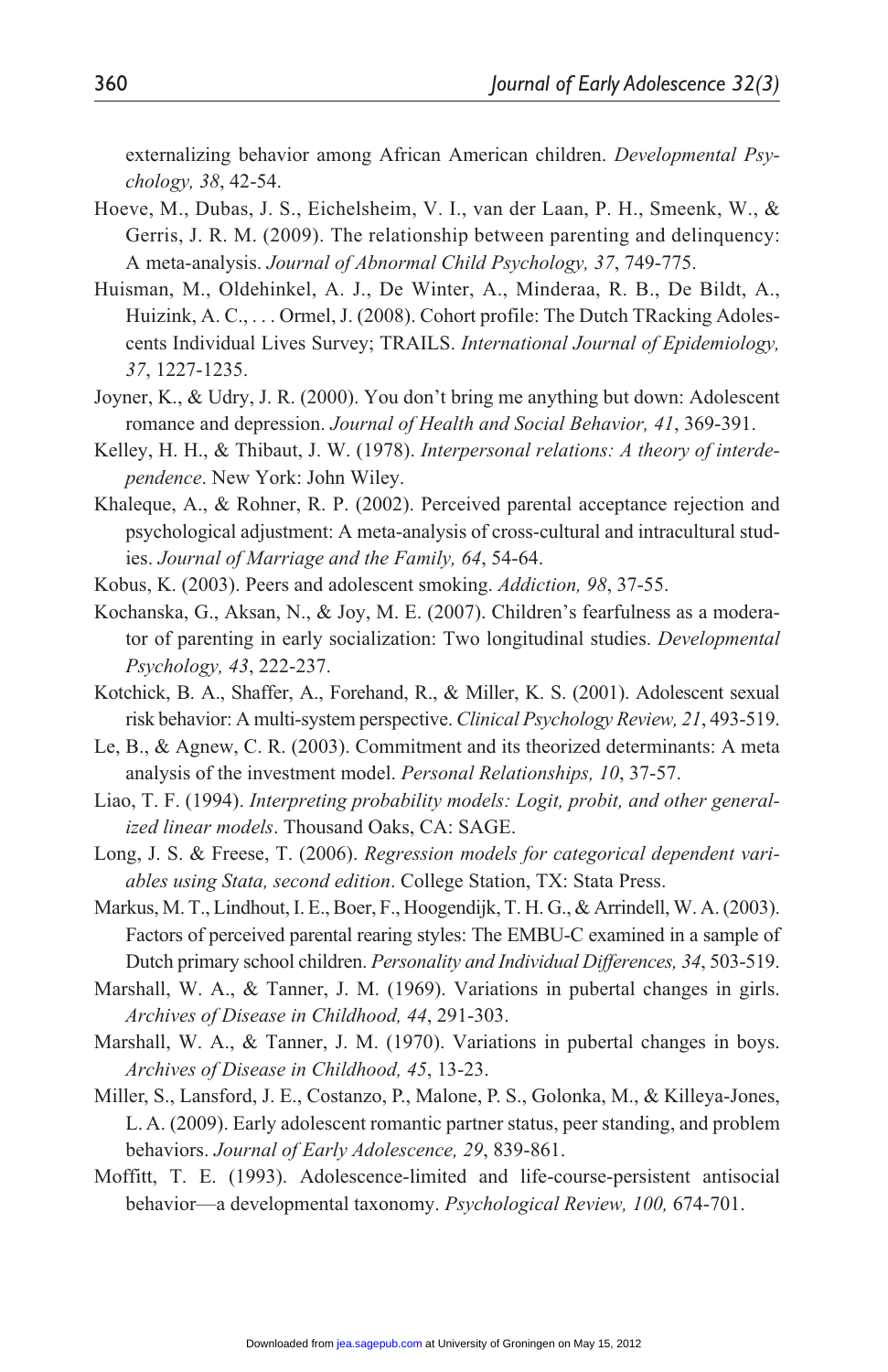- Muris, P., Meesters, C., & van Brakel, A. (2003). Assessment of anxious rearing behaviors with a modified version of "Egna Minnen Betraffande Uppfostran" questionnaire for children. *Journal of Psychopathology and Behavioral Assessment, 25*, 229-237.
- Natsuaki, M. N., Biehl, M. C., & Ge, X. (2009). Trajectories of depressed mood from early adolescence to young adulthood: The effects of pubertal timing and adolescent dating. *Journal of Research on Adolescence, 19*, 47-74.
- Neeman, J., Hubbard, J., & Masten, A. S. (1995). The changing importance of romantic relationship involvement to competence from late childhood to late adolescence. *Development and Psychopathology, 7*, 727-750.
- Oldehinkel, A. J., Hartman, C. A., De Winter, A. F., Veenstra, R., & Ormel, J. (2004). Temperament profiles associated with internalizing and externalizing problems in preadolescence. *Development and Psychopathology, 19*, 523-540.
- Oldehinkel, A. J., Verhulst, F. C., & Ormel, J. (2010). Mental health problems during puberty: Tanner stage-related differences in specific symptoms. The TRAILS Study. *Journal of Adolescence, 46*. doi:10.1016/j.adolescence.2010.01.010
- Overbeek, G., Vollebergh, W., Engels, R. C. M. E., & Meeus, W. (2003). Parental attachment and romantic relationships: Associations with emotional disturbance during late adolescence. *Journal of Counseling Psychology, 50*, 28-39.
- Phinney, V. G., Jensen, L. C., Olsen, J. A., & Cundick, B. (1990). The relationship between early development and psychosexual behaviors in adolescent females. *Adolescence, 25*, 321-332.
- Putnam, S. P., Ellis, L. K., & Rothbart, M. K. (2001). The structure of temperament from infancy through adolescence. In A. Eliasz & A. Angleitner (Eds.), *Advances/ proceedings in research on temperament* (pp. 165-182). Lengerich, Germany: Pabst Scientist Publisher.
- Quatman, T., Sampson, K., Robinson, C., & Watson, C. M. (2001). Academic, motivational and emotional correlates of adolescent dating. *Genetic, Social, and General Psychology Monographs, 127*, 211-234.
- Roisman, G. I., Booth-LaForce, C., Cauffman, E., & Spieker, S. (2009). The developmental significance of adolescent romantic relationships: Parent and peer predictors of engagement and quality at age 15. *Journal of Youth and Adolescence, 38*, 1294-1303.
- Rothbart, M. K., Ahadi, S. A., & Evans, D. E. (2000). Temperament and personality: Origins and Outcomes. *Journal of Personality and Social Psychology, 78*, 122-135.
- Rothbart, M. K., & Putnam, S. P. (2002). Temperament and socialization. In L. Pulkkinen & A. Caspi (Eds.), *Paths to successful development. Personality in the life course* (pp. 19-45). Cambridge, UK: Cambridge University Press.
- Rozin, P., & Royzman, E. B. (2001). Negativity bias, negativity dominance, and contagion. *Personality and Social Psychology Review, 5*, 296-320.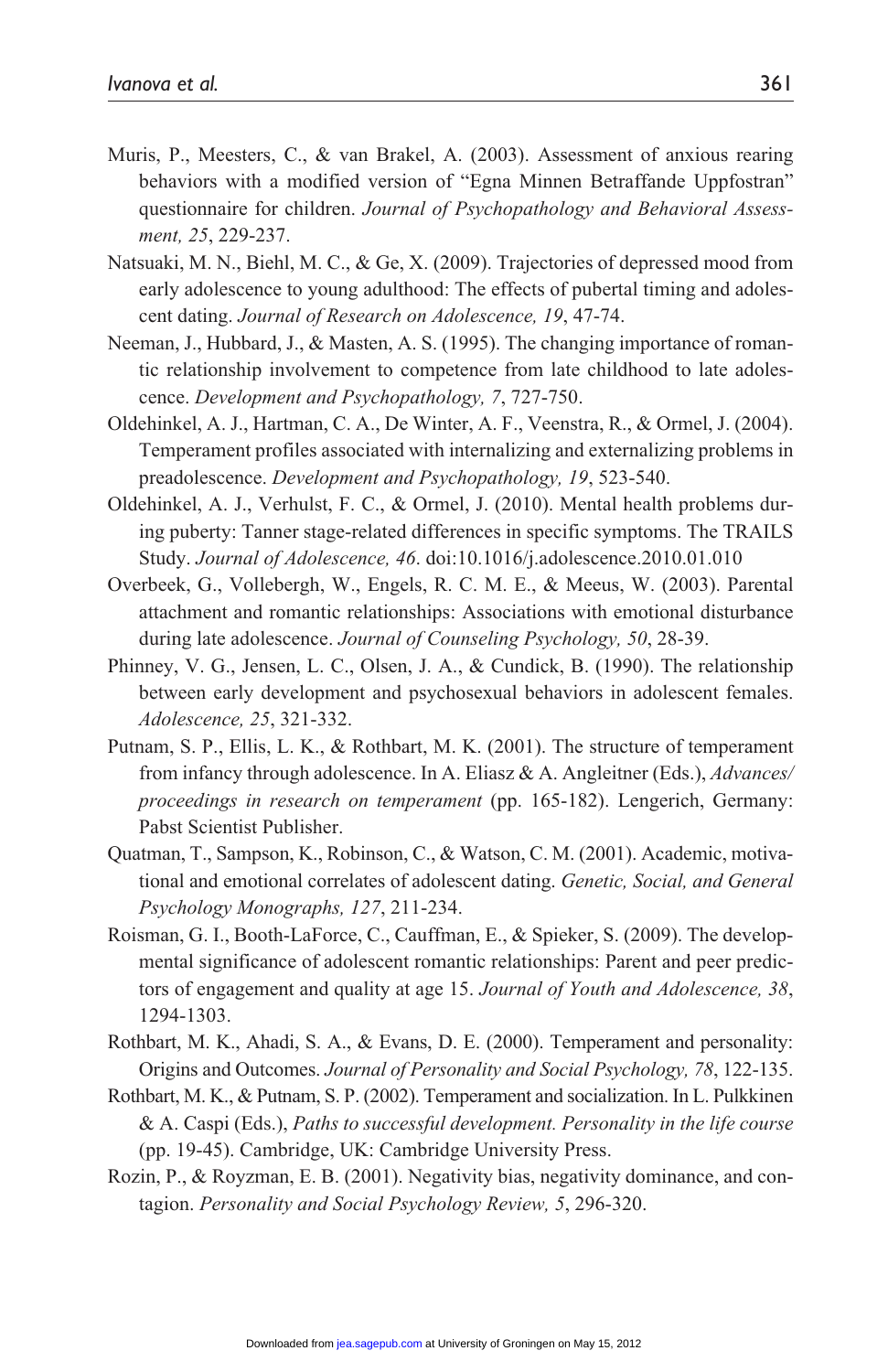- Sanson, A., Hemphill, S. A., & Smart, D. (2004). Connections between temperament and social development: A review. *Social Development, 13*, 142-170.
- Schaffer, H. R. (1996). *Social development*. Cambridge, MA: Blackwell.
- Scharf, M., & Mayseless, O. (2001). The capacity for romantic intimacy: Exploring the contribution of best friend and marital and parental relationships. *Journal of Adolescence, 24*, 379-399.
- Sentse, M. (2010). Bridging contexts: The interplay between family, child, and peers in explaining problem behavior in early adolescence. Doctoral dissertation, University of Groningen, Groningen, the Netherlands. Retrieved from http://irs. ub.rug.nl/ppn/324525141
- Sentse, M., Lindenberg, S., Omvlee, A., Ormel, J., & Veenstra, R. (2010). Rejection and acceptance across contexts: Parents and peers as risks and buffers for early adolescent psychopathology. The TRAILS study. *Journal of Abnormal Child Psychology, 38*, 119-130.
- Sentse, M., Veenstra, R., Lindenberg, S., Verhulst, F. C., & Ormel, J. (2009). Buffers and risks in temperament and family for early adolescent psychopathology: Generic, conditional, or domain-specific effects? The TRAILS study. *Developmental Psychology, 45*, 419-435.
- Steinberg, L. (2001). We know some things: Parent-adolescent relationships in retrospect and prospect. *Journal of Research on Adolescence, 11*, 1-19.
- Sullivan, H. S. (1953). *Conceptions of modern psychiatry*. New York: Norton.
- Talwar, R., Nitz, K., & Lerner, R. M. (1990). Relations among early adolescent temperament, parent and peer demands, and adjustment: A test of the goodness of fit model. *Journal of Adolescence, 13*, 279-298.
- Van Leeuwen, K. G., Mervielde, I., Braet, C., & Bosmans, G. (2004). Child personality and parental behavior as moderators of problem behavior: Variable- and person-centered approaches. *Developmental Psychology, 40*, 1028-1046.
- Zimmer-Gembeck, M., & Helfand, M. (2008). Ten years of longitudinal research on US adolescent sexual behavior: Developmental correlates of sexual intercourse, and the importance of age, gender and ethnic background. *Developmental Review, 28*, 153-224.
- Zimmer-Gembeck, M. J., Siebenbruner, J., & Collins, W. A. (2001). Diverse aspects of dating: Associations with psychosocial functioning from early to middle adolescence. *Journal of Adolescence, 24*, 313-336.

#### **Bios**

**Katya Ivanova**, is a PhD candidate in the Department of Sociology/the Interuniversity Center for Social Science Theory and Methodology (ICS) at the University of Groningen, the Netherlands. She received her MSc degree from Utrecht University in